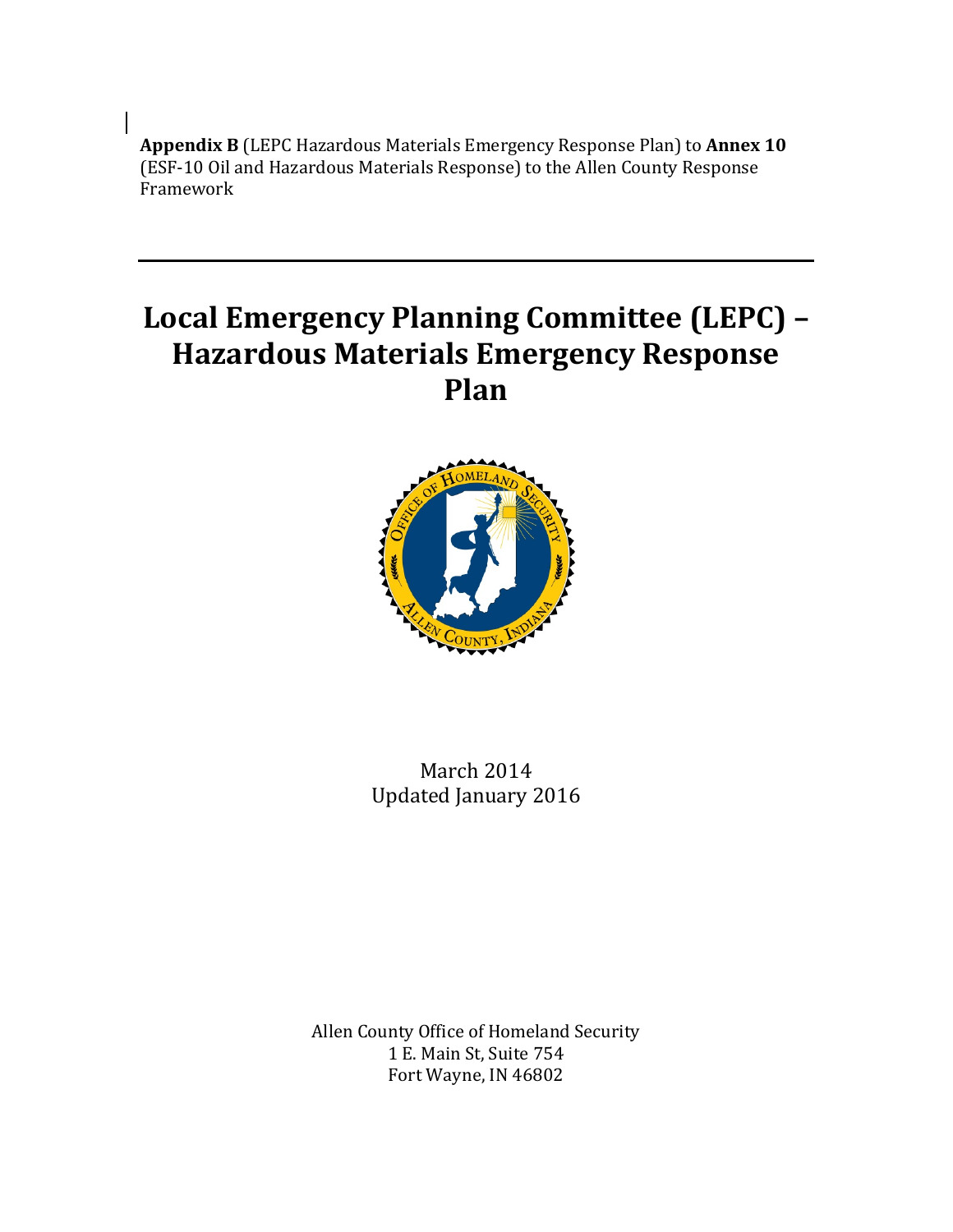

# **Record of Changes**

*Date Changes*

- March 2014 Annual review and rewrite
- October 2015 Annual review and update
- January 2016 Moved media contacts to Tab 1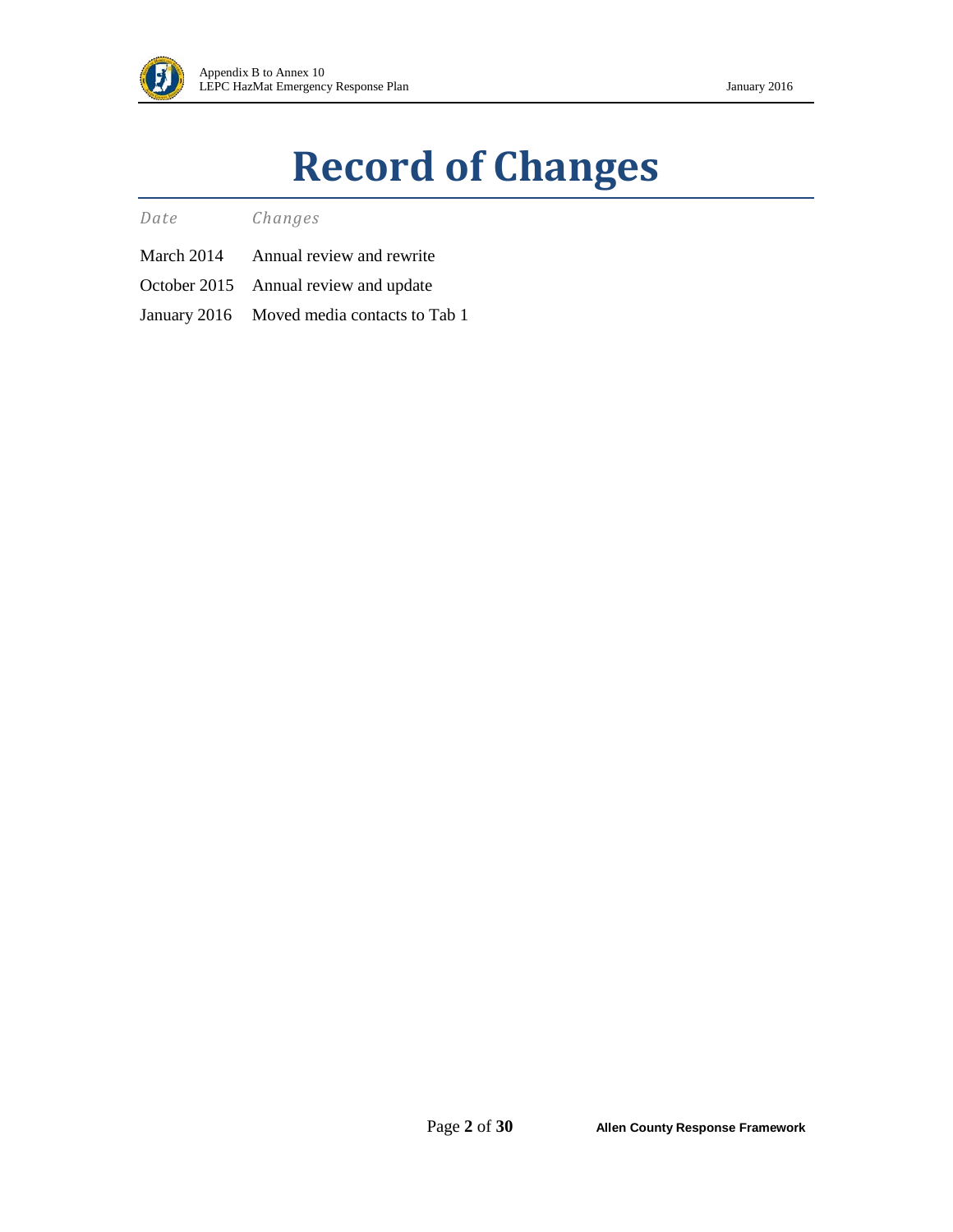

### **Table of Contents**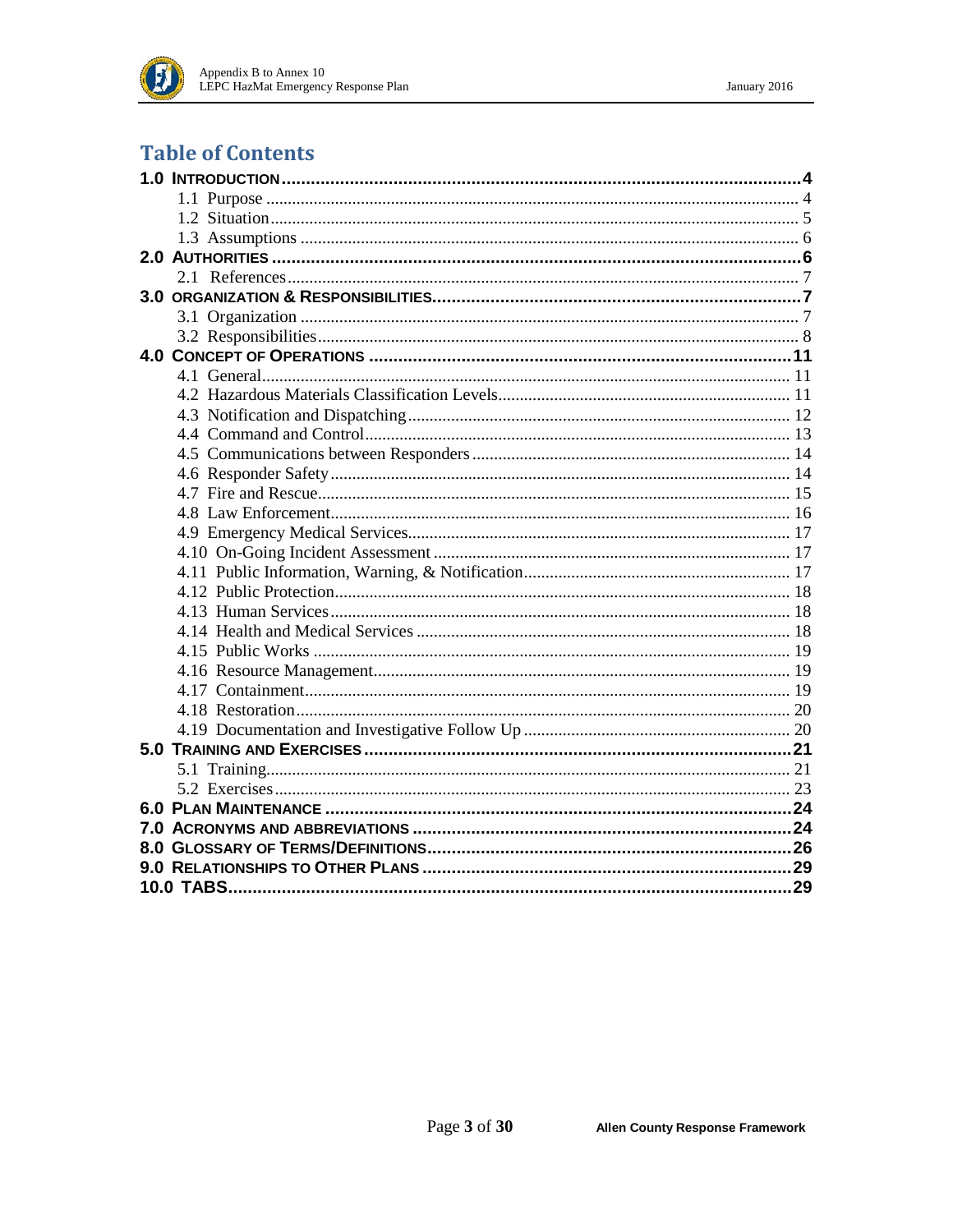

# <span id="page-3-0"></span>**1.0 INTRODUCTION**

Allen County is continually at risk from a hazardous materials incident. The number of fixed sites using hazardous materials locally is moderate to heavy, and the county is vulnerable to accidents involving these materials. Release of hazardous materials can come from fixed sites but is more likely to occur from transportation incidents on highways and/or railroads in the county.

Emergencies involving hazardous materials require detailed pre-planning at the local-level. The Allen County Local Emergency Planning Committee (LEPC) is the body responsible for this planning. The LEPC membership is made up of representatives from the following: Allen County Council, Allen County Homeland Security, Allen County Environmental Affairs, Allen County Sheriff, Three Rivers Ambulance Authority, Lutheran Hospital, Superior Aluminum Alloys, 122<sup>nd</sup> Air National Guard, Indiana Department of Transportation, American Red Cross, Fort Wayne Fire Department, WANE TV, American Electric Power, Poe Volunteer Fire Department, and the Fort Wayne/Allen County Department of Health.

This Plan was developed to help Allen County officials and first responders prepare and respond to hazardous materials incidents. These plans and procedures recognize Allen County emergency response agencies normally have the resources to respond to a serious hazardous materials incident including a Level III incident. A Level III incident is defined as full emergency situation and involves severe potential exposure for the responders and the general public.

Primary responsibility for the safety and welfare of the residents of Allen County rests with the respective local governments as well as city and county officials. This Plan is based on a response at the local level of government. The Indiana Department of Homeland Security (IDHS) may be called on to assist by providing State resources. The IDHS will coordinate State agencies, and if deemed necessary, request a Presidential Declaration through the Federal Emergency Management Agency (FEMA). This type of declaration allows supplemental Federal financial and technical assistance.

## <span id="page-3-1"></span>**1.1 PURPOSE**

The primary purpose of this Plan is to provide effective, coordinated emergency response to incidents involving the release or potential release of hazardous materials in Allen County. This Plan is Appendix B to Annex 10 of the Allen County Response Framework. It follows the guidelines of the Superfund Amendments and Reauthorization Act (SARA) Title III. This Plan outlines the appropriate response to protect the population, property, and environment of Allen County in the event of a hazardous materials incident involving transportation, use, storage, or possession of hazardous materials.

For the purposes of this Plan, hazardous materials are defined as any chemical which is a physical hazard or a health hazard as defined under 40 CFR Part 302 and as defined in this document. In addition, radioactive and non-radioactive materials and explosives in reportable quantities, as well as other chemical hazards, are included as hazardous materials.

The Allen County LEPC shall strive to increase the public's knowledge and access to information regarding the presence of hazardous materials/chemicals in their communities and the releases of them into the environment.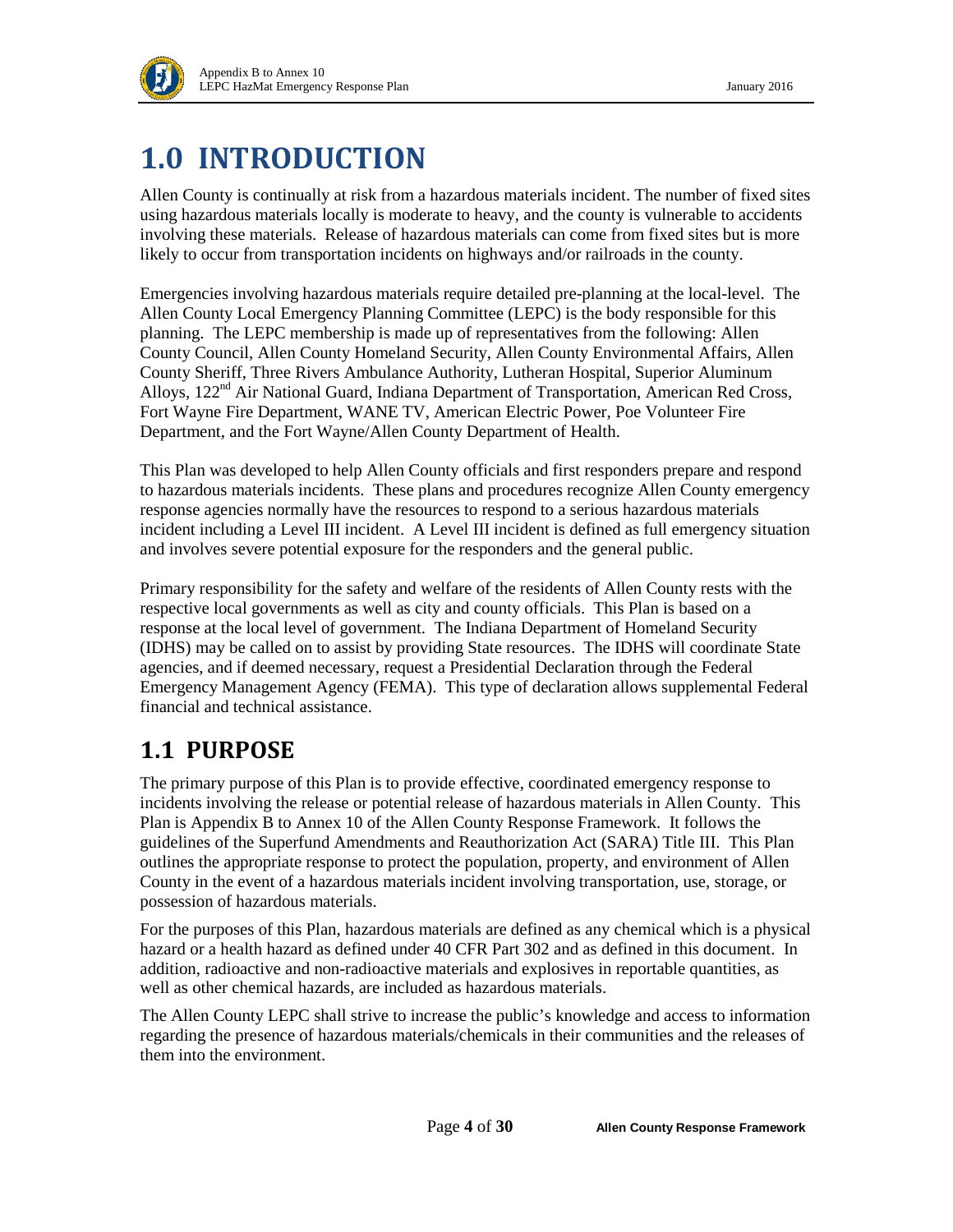

## <span id="page-4-0"></span>**1.2 SITUATION**

Allen County encompasses 657.2 square miles, and is located in northeastern Indiana, bounded on the north by Noble and DeKalb counties, on the west by Huntington and Whitley counties, on the east by the Ohio state line, and its southern boundary embraces the counties of Wells and Adams.

Allen County has several levels of government including (1) the County Board of Commissioners and the Allen County Council; (2) three cities with a Mayor and City Councils: Fort Wayne, New Haven, and Woodburn; and (3) five incorporated Town Councils: Grabill, Huntertown, Leo-Cedarville, Monroeville, and a portion of Zanesville; and (4) twenty Townships of Aboite, Adams, Cedar Creek, Eel River, Jackson, Jefferson, Lafayette, Lake, Madison, Marion, Maumee, Milan, Monroe, Perry, Pleasant, Scipio, Springfield, St. Joseph, Washington, and Wayne. According to the 2010 census, the population of Allen County is approximately 355,329. Its population has grown approximately7.1% since 2000. The highest concentration of residents reside in Fort Wayne and New Haven area, with the remaining spread out in the smaller cities and towns and the county's rural areas.

Allen County travel is served by Interstate 69 and 469, US Highways 24, 27, 30, 33 and state routes 1, 3, 14, 37, 101, 205, 327 and 930. The Norfolk & Southern Railroad (NS) runs in various directions through the county, as does the Chicago, Fort Wayne and Eastern Railroad to a smaller scale. The Panhandle Eastern Pipeline Company has a pipeline running through a portion of the county.

Jurisdictions within Allen County are served by many first responders:

- EMS is provided by the Three Rivers Ambulance Authority in the City of Fort Wayne and in the coverage areas of the St. Joe and Arcola Fire Departments. The other fire department jurisdictions throughout the county provide EMS services in their respective response areas for the remaining county residents.
- Forty city/town/township/airport, and military fire departments.
- One local Level A HazMat Response Team for all hazmat/decon measures.
- Five city/town law enforcements agencies, and one State Police Post in Fort Wayne serving the county residents.
- Two major dispatch centers; Consolidated Communications Partnership (CCP) in Fort Wayne & Allen County, and New Haven Dispatch.
- The Allen County Office of Homeland Security and the Emergency Operations Center (EOC), are both located at 1 East Main Street, Fort Wayne.

There are 242 extremely hazardous substances (EHS) and Non-EHS fixed site facilities reporting hazardous chemical substances. Planning for each individual facility should be carried out doing a Hazard Analysis. Fixed site facilities report present levels of inventories via Tier II forms. Analysis of these forms indicate storing and/or processing hazardous materials pose an overall moderate threat to the general population of Allen County.

These fixed facilities in the county that are subject to the requirements of SARA Title III and will participate in the planning and Right-to-Know provisions of the law. The facilities and their chemicals are listed in the Allen County LEPC's Computer-Aided Management of Emergency Operations (CAMEO) program. For response to a hazardous materials incident, Allen County's emergency response resources currently consists of a Level A Hazardous Materials Team (Fort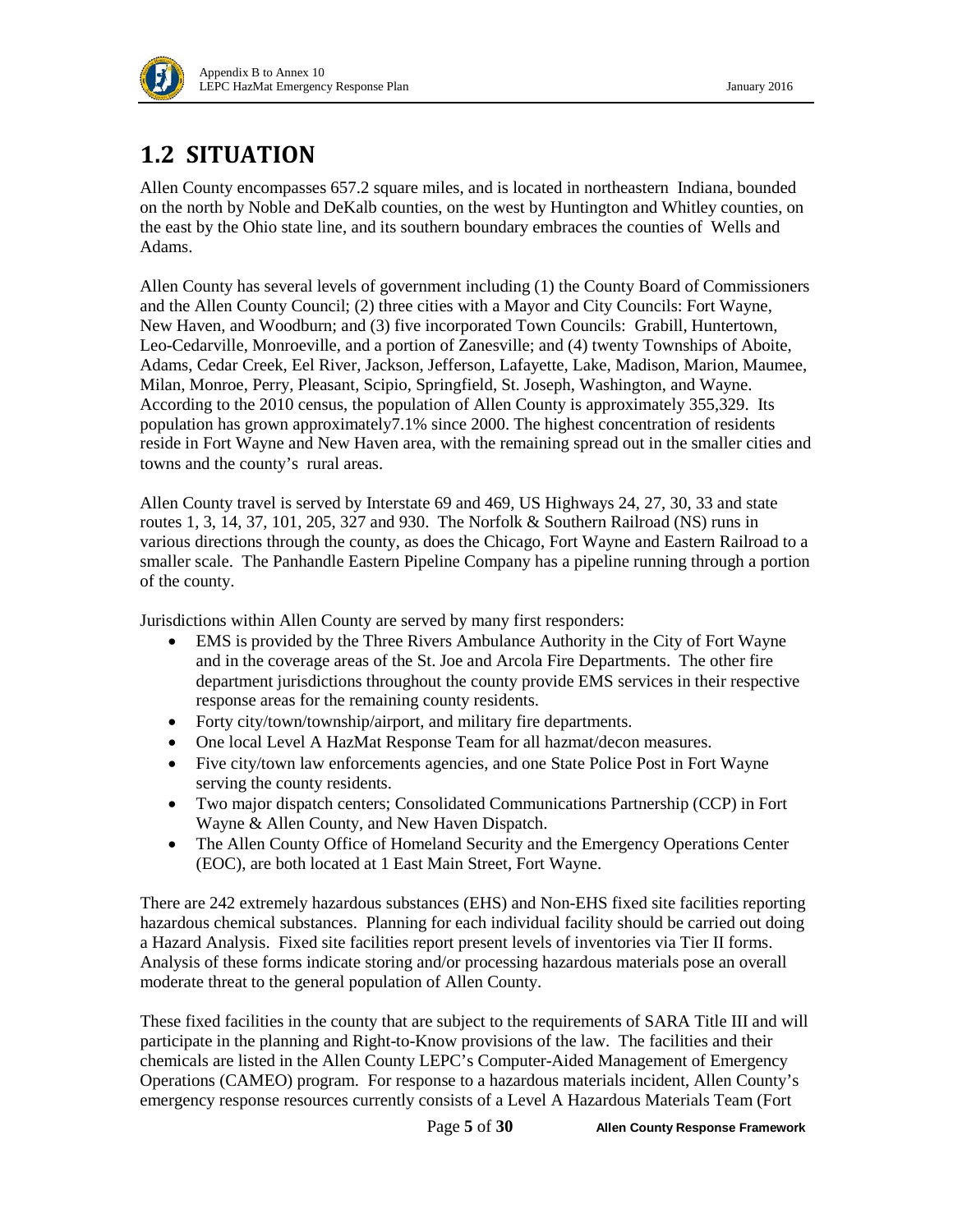

Wayne Fire Department Hazmat 1 and Hazmat 8) with a forty (40') foot semitrailer with decontamination equipment, providing for extended capabilities to respond to any local or county-wide incident. They also have a decontamination unit at Station #18. If the response requires more than the county resources, the county will seek assistance from additional area's hazardous materials teams, as well as additional outside resources with the private sector and/or State and Federal government agencies. The counties of Noble and Huntington have hazardous materials teams as well as the Cities of Angola and Auburn.

## <span id="page-5-0"></span>**1.3 ASSUMPTIONS**

Proper implementation of this Plan and its supporting procedures will reduce or prevent releases and related exposure to the public, as well as a reduction or prevention of damage to the environment.

The greatest threat of a hazardous materials incident in Allen County is posed by accidents along the major transportation routes and at industrial facilities. At most risk are the towns of Fort Wayne and New Haven, and the corridor alongside the Norfolk & Southern Railroad, as well as corridors along Interstate 69 and 469, US Highways 24, 27, 30, 33; and, to a lesser degree, state routes 1, 3, 14, 37, 101, 205, 327 and 930. Several parts of Fort Wayne and the county are located within the flood plains of the Maumee, St. Mary's and St. Joseph Rivers, resulting in occasional severe flooding. Flooding can result in some run-off of agriculture chemicals and petroleum products into the county's rivers and streams.

Protective actions for the general population may include in-place sheltering and/or evacuation. Traditionally, many of the residents in the risk area will evacuate to private homes or shelters of their own choosing outside the affected area.

# <span id="page-5-1"></span>**2.0 AUTHORITIES**

- 40 CFR Part 301, Reimbursement to Local Governments for Emergency Response to Hazardous Substance Releases
- 40 CFR Part 302, Comprehensive Environmental Response Compensation and Liability Act (CERCLA) List of 717 Substances
- 40 CFR Part 310, Reimbursement to Local Governments for Emergency Response to Hazardous Substance Releases, Interim Final Rule
- 40 CFR Part 355 and Appendix A, List of 406 Extremely Hazardous Substances
- 40 CFR Part 370, Hazardous Chemical Reporting: Community Right to Know, Tier I and Tier II Forms, Chemical Inventory Reporting
- 40 CFR Part 372, Toxic Chemical List, Toxic Chemical Release Reporting: Community Right to Know
- CERCLA of 1980 (Public Law 96-510)
- Allen County Emergency Management Ordinance
- Emergency Management and Assistance (44 US Code 2.1)
- Governor's Executive Order 05-09
- Indiana Code Title 10-14-3-17
- Local Mutual Aid Agreements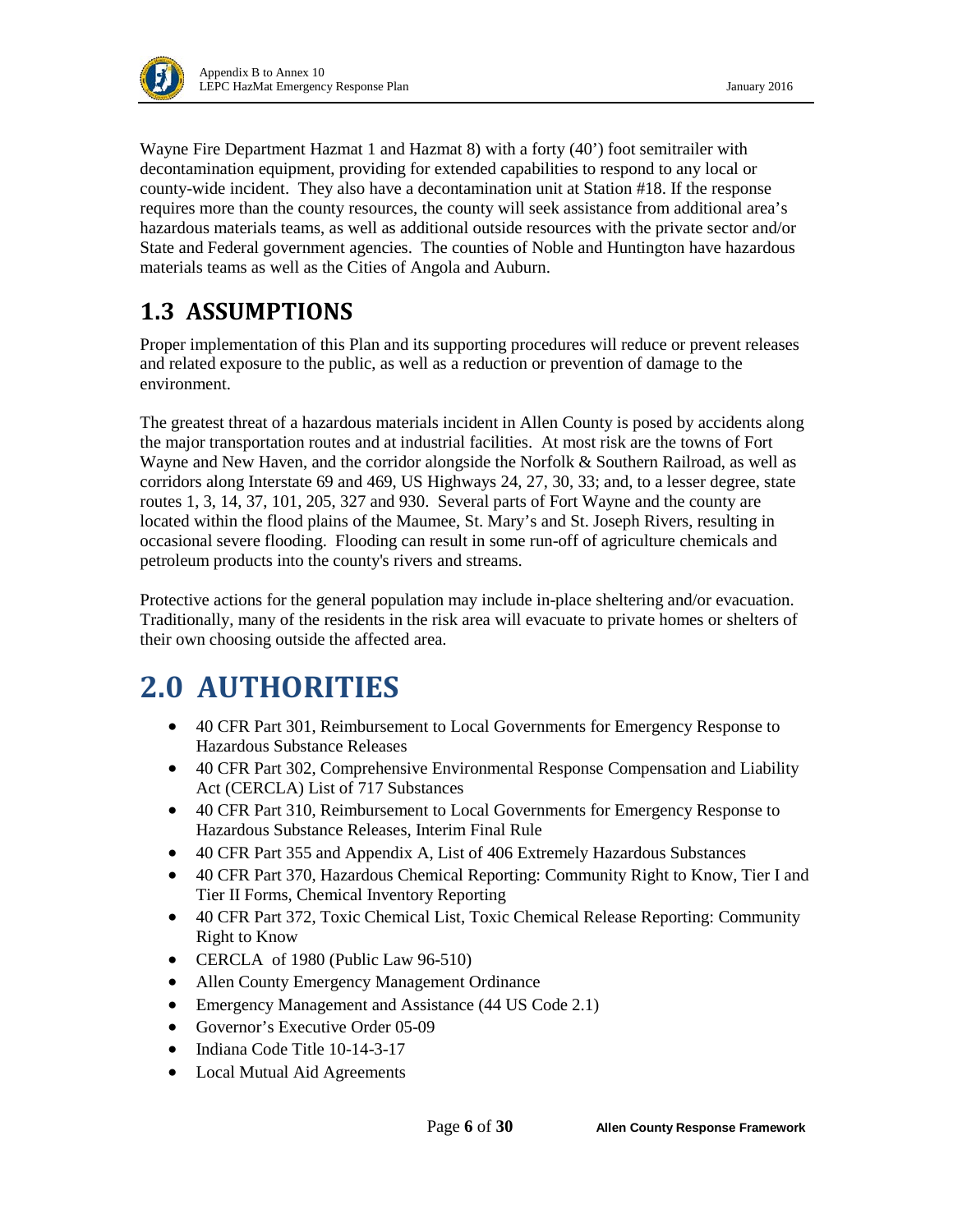

• Title III, Federal Emergency Planning and Community Right to Know of the Superfund Amendments and Reauthorization Act (SARA) of 1986 (Public Law 99.499)

### <span id="page-6-0"></span>**2.1 REFERENCES**

- *FEMA Hazardous Materials Contingency Planning Course*
- *Hazardous Materials Exercise Evaluation Methodology (HM-EEM)*
- *Homeland Security Exercise and Evaluation Program (HSEEP)*
- *National Response Team Hazardous Materials Emergency Response Planning Guide*
- *Technical Guidance for Hazardous Analysis Emergency Planning for Extremely Hazardous Substances*
- *United States Department of Transportation (DOT) Emergency Response Guidebook (ERG)*

# <span id="page-6-1"></span>**3.0 ORGANIZATION & RESPONSIBILITIES**

Hazardous material response, containment, and recovery require the coordinated efforts of government, emergency response agencies, support agencies, and the facility operators to be successful.

### <span id="page-6-2"></span>**3.1 ORGANIZATION**

- **Local Government** The President and members of the Allen County Board of Commissioners (as the county's Chief Executives) have overall responsibility for hazardous materials preparedness in Allen County.
- **Policy Group** The Policy Group is made up of the elected officials of the affected jurisdiction(s) (or their representatives) and the executive heads of the agencies that are directly involved in the incident response. This group sets the overall objectives for the hazardous material incident planning.
- **Community Emergency Coordinator (CEC)** The CEC coordinates with and advises local government officials, agency and department heads on hazardous materials preparedness planning and incident response.
- **Local Emergency Planning Committee (LEPC)** The LEPC is considered a State agency formed in accordance with the Indiana Emergency Response Commission (IERC) guidelines and the Community Right-to-Know Act of 1986. The LEPC is responsible for coordinating planning activities among signatory agencies to protect the public health and environment during and following a hazardous material incident.
- **Local Emergency Response Agencies** The appropriate local emergency response agencies respond to a hazmat incident as directed by this Plan. Each agency has the responsibility to develop and maintain their individual standard operating procedures (SOPs) based upon their task assignments in this Plan. These SOPs are located in the Allen County Response Framework as Tabs under Annex 10 for that agency. They also have the responsibility to ensure that their department head or designated alternate has the authority to commit their resources.
- **Local Public Health and Hospitals** The local health department and the local hospitals activate for a hazmat incident as outlined in this Plan. Each organization has the responsibility to develop and maintain their individual SOPs based upon their task assignments in this Plan. These SOPs are located in Allen County Response Framework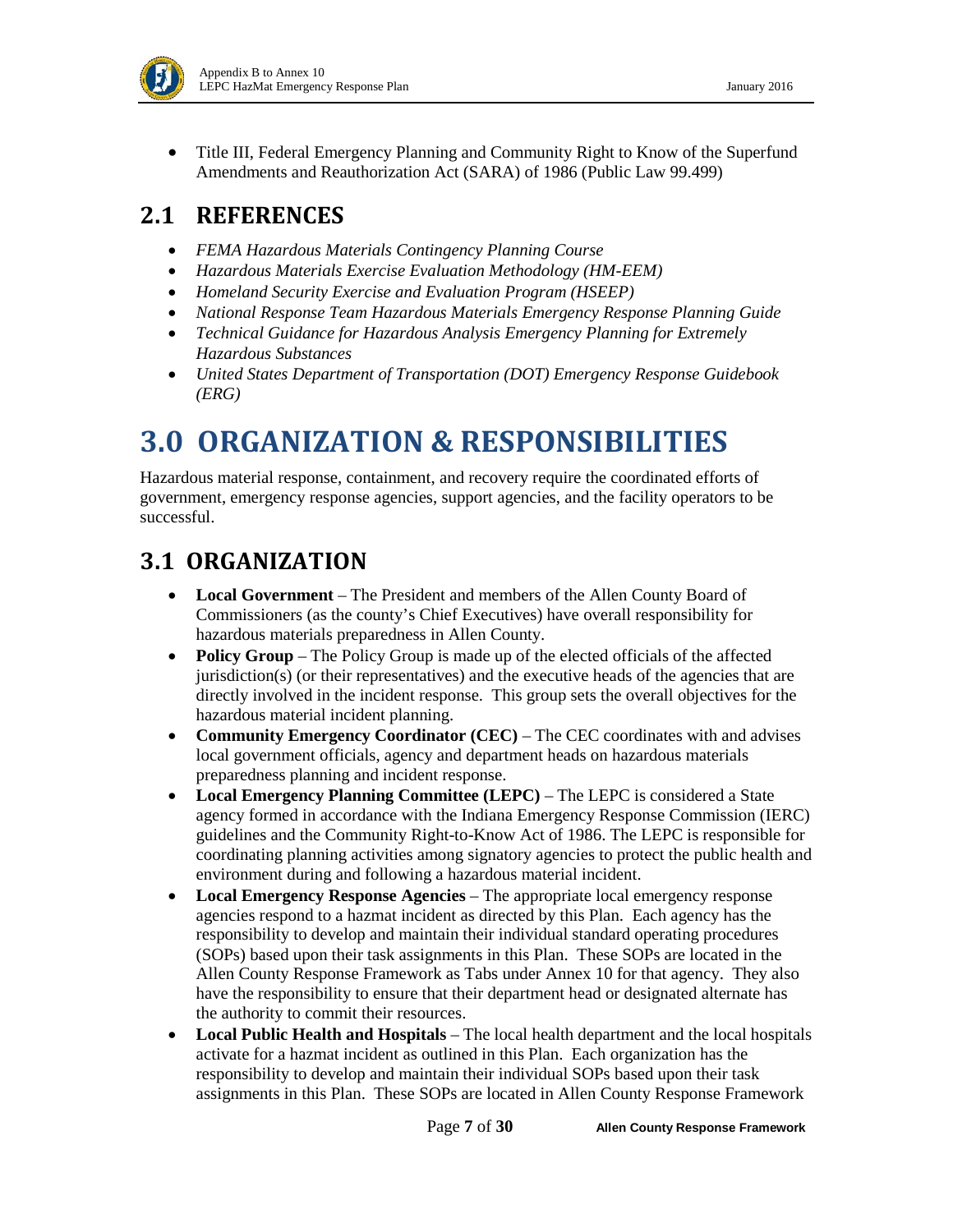

as Tabs under Annex 10. They also have the responsibility to ensure that their department head or designated alternate has the authority to commit their resources.

• **Private Sector** – Business's involved in a hazardous material release are responsible for meeting the requirements of this plan and all local, state, and federal regulations.

### <span id="page-7-0"></span>**3.2 RESPONSIBILITIES**

#### **Allen County Elected Officials**

- Ensure LEPC is staffed and meeting regularly.
- Ensure the *Allen County Hazardous Materials Emergency Response Plan* is in place and regularly updated.
- Ensure emergency responders and all other involved departments and agencies have the necessary resources to execute the *Allen County Hazardous Materials Emergency Response Plan*.

#### **Policy Group**

- Making policy decisions and setting the strategic objectives.
- Prioritizing type of resources and authorize allocation of resources and expenditures.
- Activating the Allen County Response Plan.
- Coordinating all public information releases with IC/UC and EOC.
- Recommending that the County Commissioners request State assistance if the local jurisdiction's resources are overwhelmed, by declaring a State of Disaster Emergency under Indiana Code 10-14-3-29 and Indiana Code 10-14-3-12.

#### **Community Emergency Coordinator**

- The Director of the Allen County Office of Homeland Security is designated as the Community Emergency Coordinator (CEC).
- Responsible for implementation of this plan and management of public information files.
- Maintains day-to-day operations as the county's Director of Homeland Security.
- Coordinates with and advises responsible county and city officials, administrators and department heads, to assist in taking adequate measures to protect the general public, property, and the environment from hazardous material incidents.
- Ensures proper management of incidents involving hazardous materials.

#### **Local Emergency Planning Committee (LEPC)**

- The LEPC is charged with developing an emergency response plan to deal with accidental chemical releases from Title III facilities in its county and with making available to the general public chemical information submitted by those facilities.
- The LEPC holds scheduled meetings to establish short- and long-range goals or objectives regarding the county's hazardous materials emergency response and preparedness program.
- The LEPC compiles, or causes to be compiled, the annual Hazardous Materials Reports for Allen County based upon Tier II reporting. This includes an update of the reports from fixed facilities.
- The LEPC outlines methods, as needed, and schedules training and exercises on hazardous materials in coordination with local government officials, local emergency response agencies, and available private participants.
- The LEPC oversees the Community Right-to-Know activities.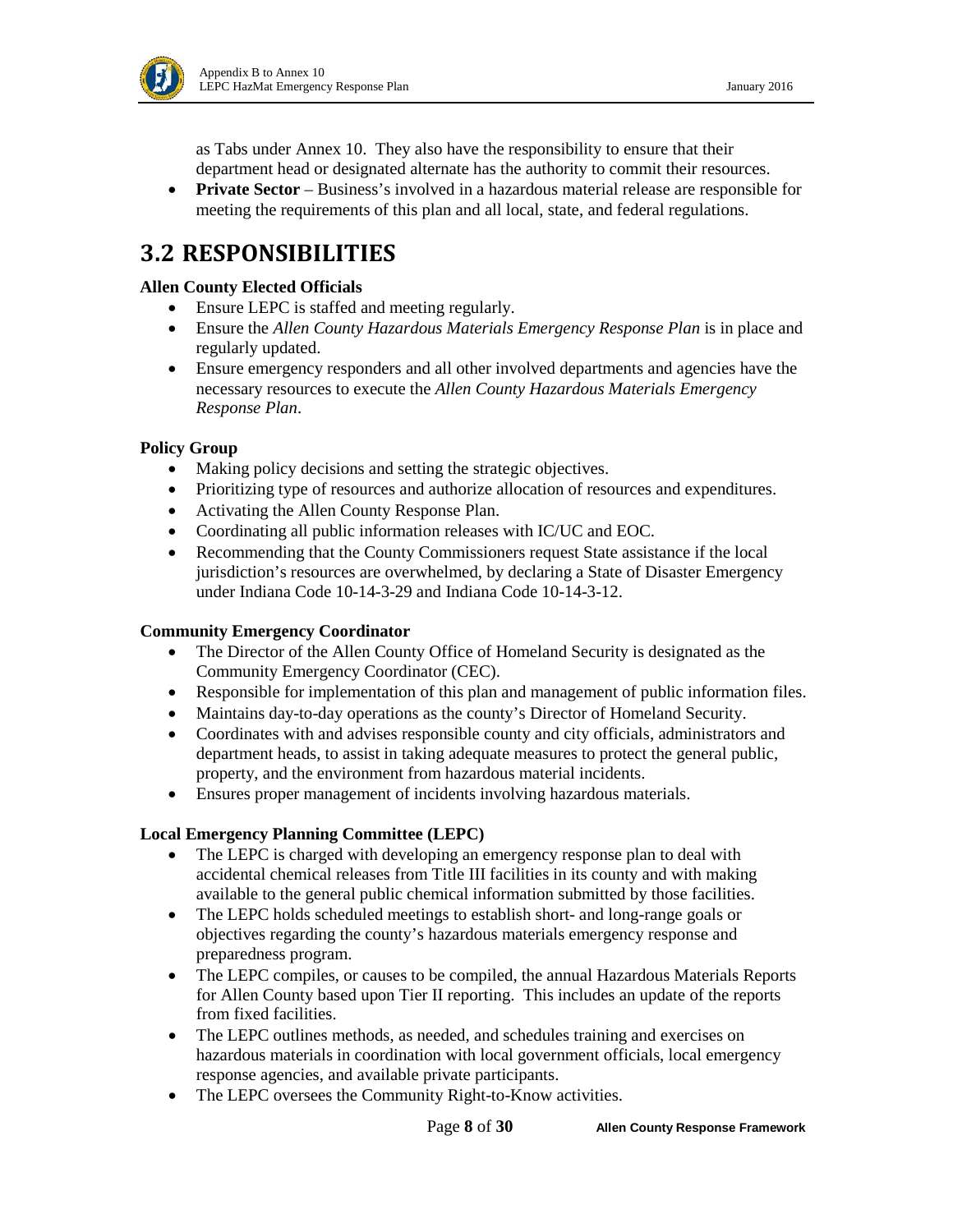

• The LEPC responds to requests for information from private and public entities or directs requests to the correct agencies.

#### **All Emergency Response Agencies**

- Each responding agency will send a representative to the command post and report to the Incident Commander upon arrival for coordination of activities. This representative will remain in the command post if needed. The remaining crews and equipment will stand by at the designated staging areas until needed.
- Function under the Incident Command System, reporting through and receiving assignments from their assigned chain of command.

#### **Local Hospitals**

- Local hospitals will provide final decontamination of patients on their arrival, prior to moving patients into the emergency room.
- Support for on-site hazardous materials surveillance and medical treatment operations will be provided in the form of consultations with EMS personnel.

#### **Local Public Health**

- Maintains a member on the LEPC.
- Available 24/7 with on-call personnel trained to the HazMat Awareness Level.
- Provide subject matter expert on health related issues to the Incident Commander.
- Provide public health media releases, working in conjunction with the Incident Commander and the Public Information Officer for the incident.

#### **Private Sector Facilities/Operators**

- All hazardous materials spills, releases, and incidents that exceed the reportable quantity must be reported to: 911, CEC, IDEM, and LEPC.
- Private sector facilities should designate personnel that are available and capable of responding to hazardous materials emergencies on their premises. This information should be updated as personnel and training levels change.
- Maintain an Emergency Response Duty Roster which designates personnel available on a 24-hour basis. Update as necessary.
- Send a representative to the emergency responders' command post.
- Coordinate and cooperate with the directions of the Incident Commander at the scene.
- Educate and train personnel in hazardous materials response on a continuing basis in accordance with 29 CFR 1910.120 and/or National Fire Protection Association (NFPA) 471, 472, and 473.
- Participate in post-incident evaluations to aid in future prevention and enhance emergency response operations.
- Conduct and participate in exercises using the *Allen County Hazardous Materials Emergency Response Plan*.
- Develop SOPs/standard operating guidelines (SOGs) for response to hazardous materials incidents which as a minimum include:
	- o Immediate notification of a hazardous materials incident to an Allen County 911 Dispatch Center. Provide the dispatcher with the chemical name; whether the substance is classified as an EHS; estimation of the quantity released; time and duration of the release; location of release (air, water, land); known/anticipated acute or chronic health risks associated with the emergency; proper precautions (evacuation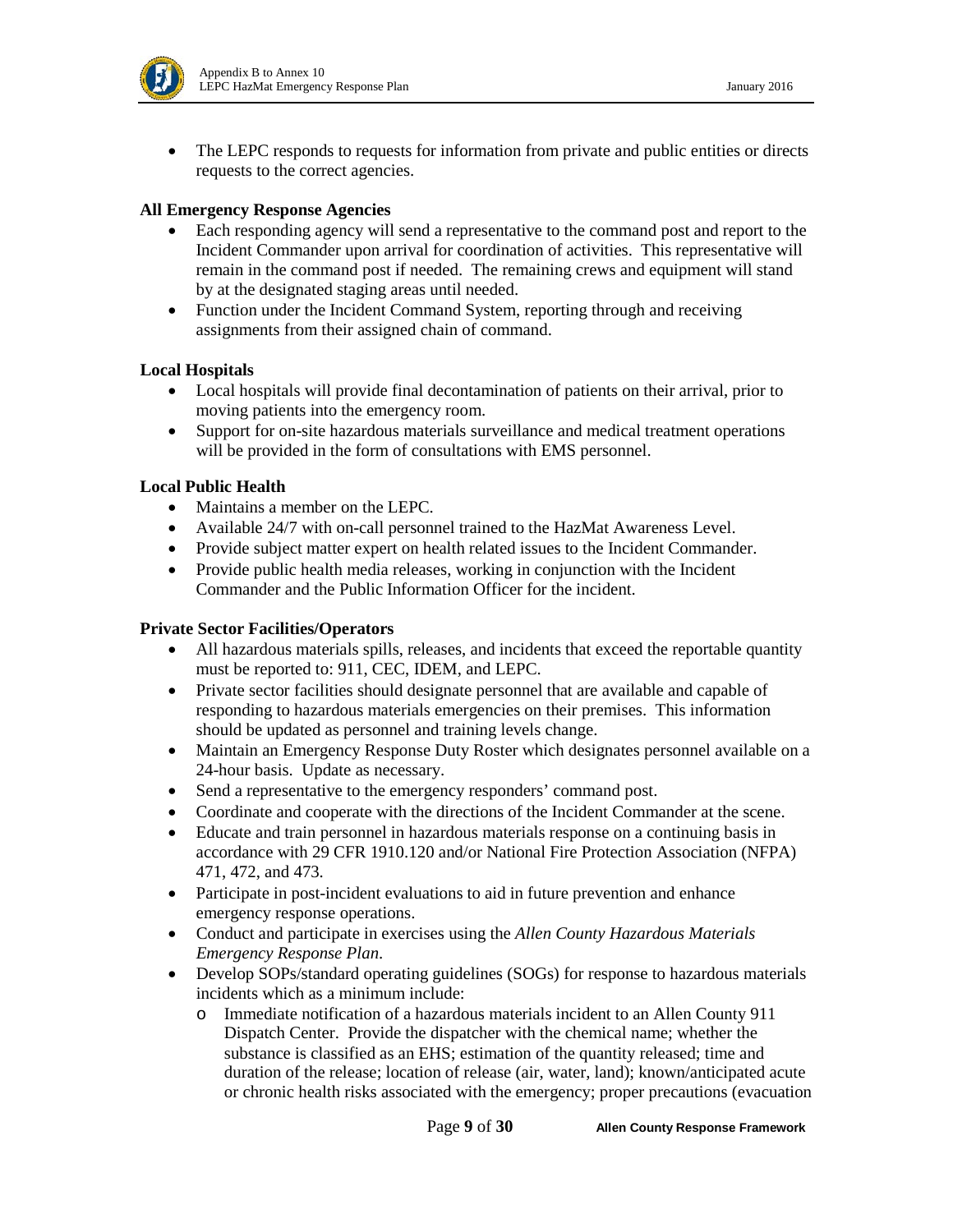

or in-place sheltering); and the name and phone number of the contact person. Provide safe routes of entry into the site for emergency response personnel.

- o Definition and assignment of the basic command functions, including the method of assuming and continuing command.
- o For areas and functions, definition of the command methodology that includes the division of responsibilities through delegation of authority to officers.
- o Description for all aspects of communications and dispatch.
- o Definition of tactical priorities and related support functions.
- o Definition of methods for resource deployment.
- o An outline of responsibilities and functions of the agency and its supporting units.
- o Identification of immediate actions to safeguard public health and safety as well as the environment.
- o Development of emergency response evaluation criteria to determine the presence of a hazardous chemical, biological, or radioactive material.
- o Identification of safety procedures for responders.
- o Definition of on scene operations for first responders.
- o Provision of participants, personnel, technical expertise, and equipment support during chemical hazard exercises and training activities.
- Fixed facility operators shall designate a minimum of two Facility Emergency Coordinators (FECs) responsible for assisting in the implementation of this Plan and the preparation of comparable on site contingency plans. The plans will include specific responsibilities, notification, emergency response procedures, and available resources. Additionally, the plans will establish the training required and the current levels of training for the facility's response personnel.
- Fixed facility operators shall provide technical support, as requested, in the development of off-site risk assessments, evacuation probabilities, and contingency planning. They will identify any inside/outside release detection mechanisms that are currently used by the fixed facility. If other detection mechanisms are established or utilized at a later time, the facility must advise the LEPC.
- Fixed facility shall provide continual technical support to the Incident Commander for the duration of the incident.
- Fixed facility operators shall notify appropriate officials/agencies of a HazMat release incident as directed by Federal and State regulation.
- Pipeline operators are responsible for a plan that outlines the general actions and establishes policies to be followed in the event of a hazardous materials incident. They shall make copies of the plan available to the Allen County LEPC.
- Rail and highway carriers will develop a *Chemical Incident Response Plan* and make copies available to the Allen County LEPC.
- Rail and highway carriers shall maintain a response capability in the event of a hazardous materials incident involving their transported load.
- Rail and highway carriers will provide prompt and proper identification of all hazardous materials carried.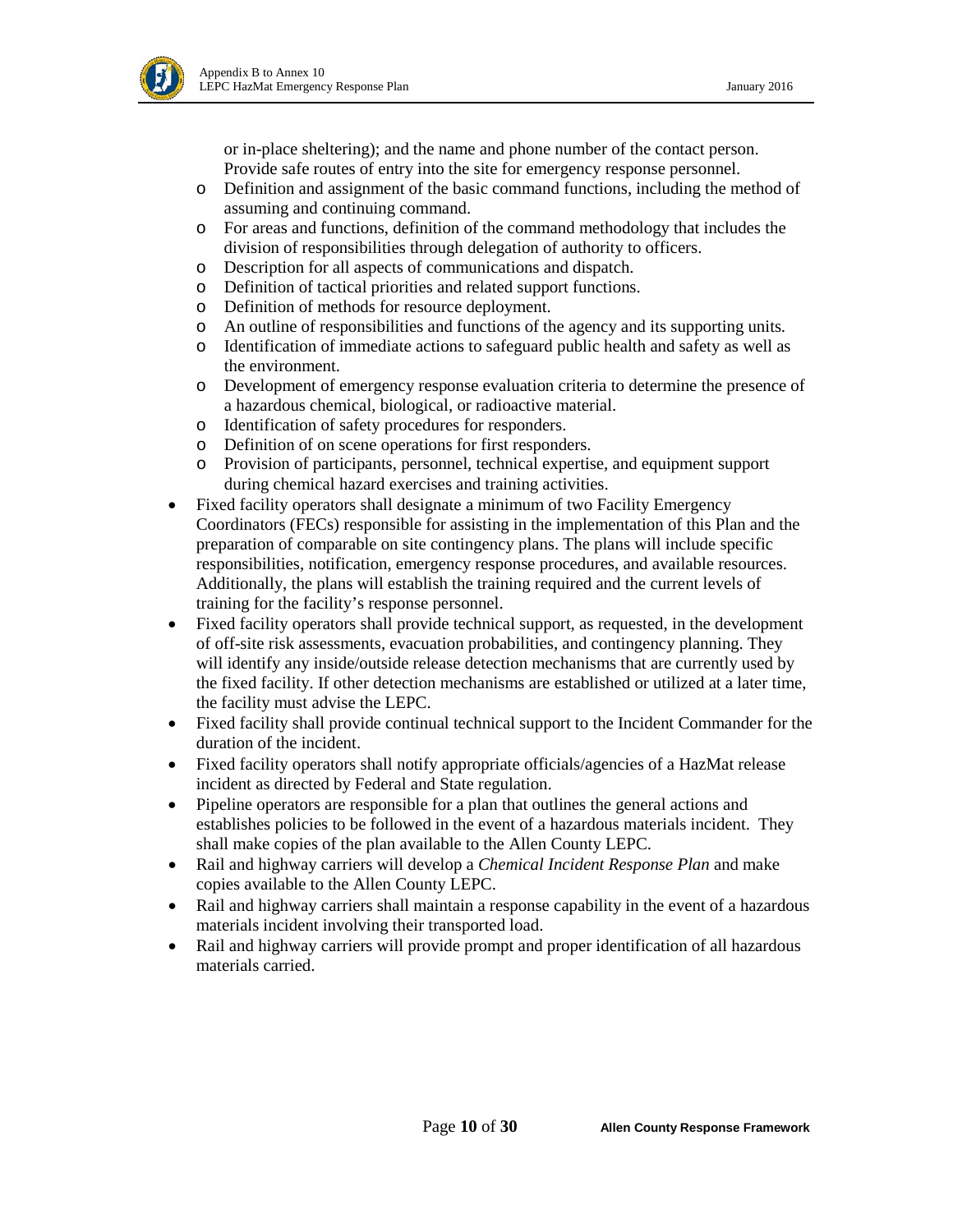# <span id="page-10-0"></span>**4.0 CONCEPT OF OPERATIONS**

## <span id="page-10-1"></span>**4.1 GENERAL**

Allen County's emergency response agencies have the capability to respond to hazardous materials releases, as many local fire department personnel are currently trained through the HazMat Operations level. The Fort Wayne Fire Department's Hazmat Team assists as a Regional HazMat Team and is currently certified as Level A, and as such will utilize their resources to assess the effects of a hazardous materials release and effect all subsequent actions to contain the release/spill. Fort Wayne Fire Department's HazMat team members consist of paid members from the Fort Wayne Fire Department, and they are dispatched through the 911 Dispatch Center. The HazMat Team also has a fully equipped semi-trailer for their use in mitigating regional hazardous material incidents throughout District 3.

The City of Fort Wayne and the Allen County Commissioners adopted the National Incident Management System (NIMS) on August 27, 2008 and May 9, 2008, respectively, as the basis for the county's incident command system. As such, the city and county are in compliance with NIMS directives and the National Response Framework (NRF), and eligible for Federal grants.

All emergency response agencies' and hospitals' Standard Operating Procedures detailing how they respond to, function during the incident, and decontamination procedures are addressed in the Appendices of the appropriate Emergency Support Function Annexes (ESF). ESF 10 for the fire department and ESF 8 for EMS and the hospitals.

## <span id="page-10-2"></span>**4.2 HAZARDOUS MATERIALS CLASSIFICATION LEVELS**

The classification levels of hazardous materials incidents differ from the emergency classifications generally found in most emergency plans. In a hazardous materials incident, the response is based upon the characteristics of the chemical involved, the size or potential size of the spill, and the threat posed to life, property, and the environment.

- **Level I – Probable Emergency Conditions.** No evacuation is necessary other than from the immediate scene. The level of the incident does not pose a chemical exposure hazard to first responders from fire services using dermal and respiratory gear. Examples of Level I incidents are: minor releases of fuel from vehicular accidents; small releases of corrosives and illegally discarded chemical containers that are not in danger of releasing substances. Normally the county EOC is not activated.
- **Level II – Limited Emergency Situation.** An incident involving a greater hazard or larger area that poses a potential threat to life or property and which may require a limited evacuation of the surrounding area. This incident may require outside assistance to stop the release. Examples of this level are: releases of significant quantities of volatile organics at a fixed facility or a transportation or storage cargo tank release. In this situation the county EOC will normally be activated.
- Level III **Full Emergency Situation.** This type of incident/accident involves severe potential exposure for the responders or the general public. Mitigation may require a large-scale evacuation or proper sheltering-in-place. Response will include the expertise or resources of private industry, mutual aid partners, as well as State or Federal government agencies. The county EOC will be activated.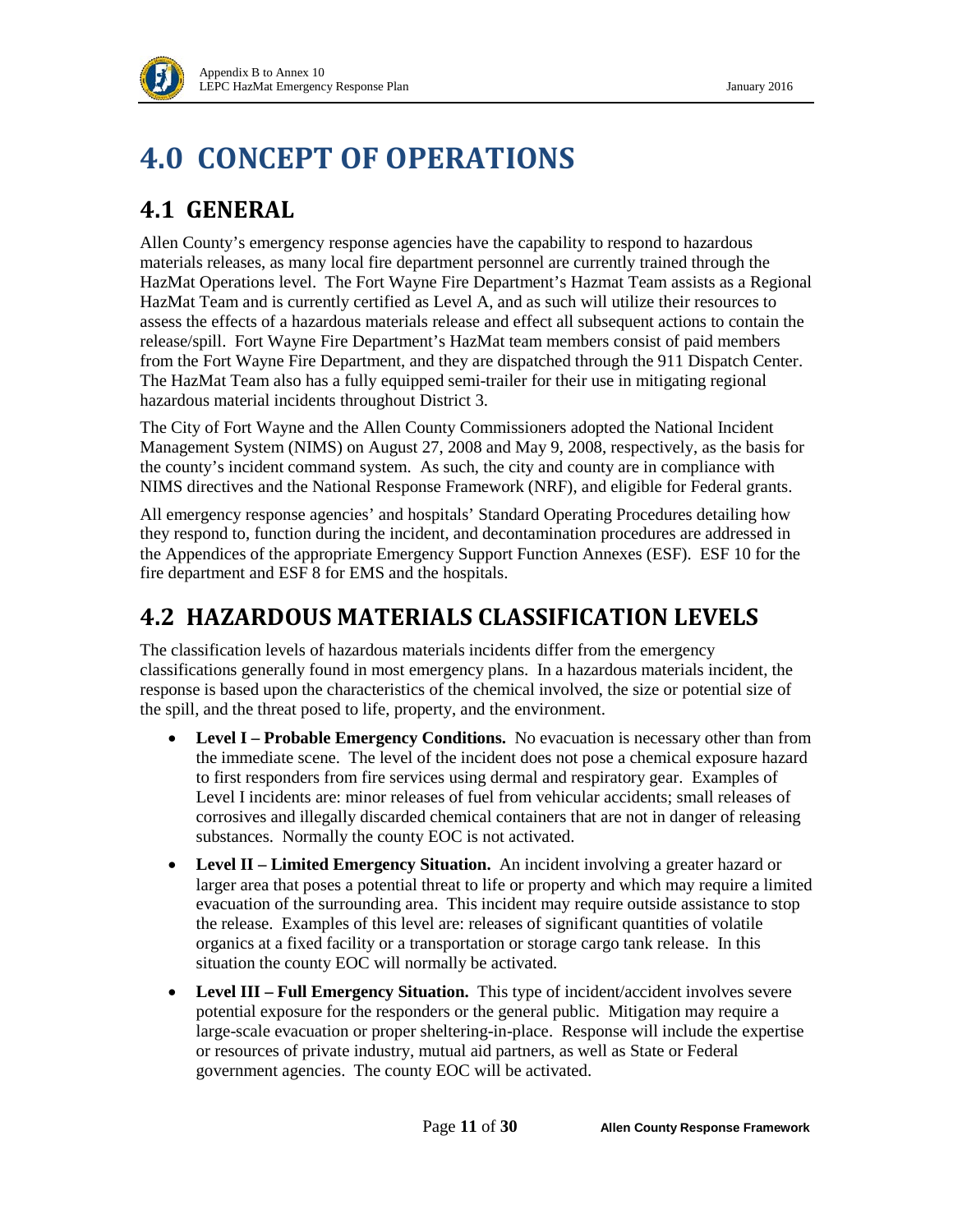

### <span id="page-11-0"></span>**4.3 NOTIFICATION AND DISPATCHING**

Facilities and transporters having a hazardous material release shall immediately notify the 911 Dispatch Center to report the location and type of the release.

The 911 dispatcher will ask the following key questions:

- What type of substance/chemical is involved?
- Is it leaking?
- How much has spilled/leaked?
- Do you see flames?
- Where is the substance coming from?
- Do you see a cloud or vapor?
- Do you know the warning placard numbers?
- What is the size of the container?
- Is anyone in immediate danger?
- Does anyone have the substance/chemical on them?
- Is anyone sick or injured?

The 911 Dispatcher will pass the responses to the above key questions on to the emergency responders at the time of dispatch along with the current wind direction and speed. The 911 Dispatcher will also notify the Homeland Security Director (CEC) or his designee of the release at the time of dispatch, via telephone, cellular phone, or pager. The CEC will notify the State as appropriate. Figure 1 lists the incident levels and appropriate actions to be initiated by the 911 Dispatcher, the CEC, and the spiller.

| <b>EMERGENCY CLASSIFICATION LEVEL</b>              | <b>911 DISPATCHER</b><br>(ACTIVATES BY<br><b>RADIO/PAGER)</b>                                 | <b>CEC</b> (NOTIFIES BY<br>PHONE)                                                                            | <b>SPILLER (NOTIFIES</b><br><b>BY PHONE</b> ) |
|----------------------------------------------------|-----------------------------------------------------------------------------------------------|--------------------------------------------------------------------------------------------------------------|-----------------------------------------------|
| <b>I. PROBABLE EMERGENCY</b><br><b>CONDITIONS.</b> | Fire, HazMat Team,<br>Police, and CEC                                                         | N/A                                                                                                          | 911                                           |
| <b>II. LIMITED EMERGENCY</b><br><b>SITUATION.</b>  | Fire, HazMat Team,<br>Police, CEC, and<br><b>EMS</b>                                          | Mutual aid Agencies,<br>ACOHS, Public<br>Health, shelter<br>agencies and other<br>Human Services<br>agencies | 911                                           |
| <b>III. FULL EMERGENCY SITUATION.</b>              | Fire, HazMat Team,<br>Police, CEC, EMS,<br>and All Level II and<br>III Mutual aid<br>Agencies | Public Health, IDHS,<br>IDEM, EPA                                                                            | 911                                           |

*Figure 1*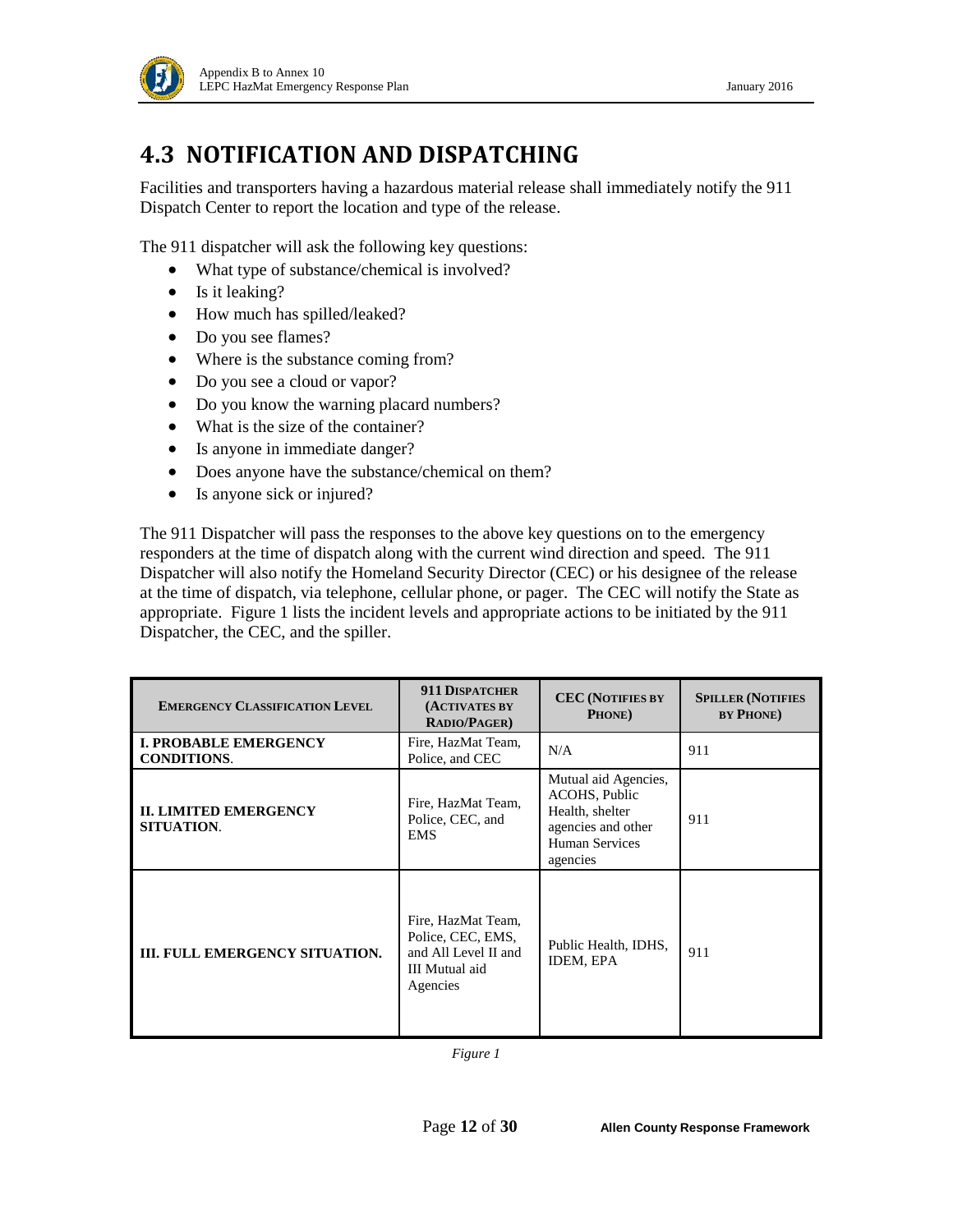



#### *Figure 2*

### <span id="page-12-0"></span>**4.4 COMMAND AND CONTROL**

Command and control is provided by the Incident Commander (IC) or Unified Command (UC) utilizing the Incident Command System (ICS) and supported by the Emergency Operations Center (EOC). The on duty Command Staff of each responding agency has authority to commit the resources or that agency to the incident.

In the event of a HazMat incident, the highest ranking fire department officer present will assume the IC until relieved by a command staff of the primary responding fire department. This may evolve into a Unified Command or even involve the county Incident Management Team (IMT). The IC/UC will maintain command and control of the scene and all onsite actions related to the incident.

When an incident is classified as a Level III magnitude hazardous materials emergency and the IC/UC finds it is beyond the capabilities of the combined county's HazMat Team and emergency response agencies, they will request appropriate assistance through the Allen County EOC, who will then request assistance at the State or Federal level with the approval of the Policy Group.

In preparation for logistical support from outside assistance and consequence management, the IC/UC must contact the Director or Deputy Director of Homeland Security, who will activate the EOC as necessary. If Homeland Security cannot be contacted, the state EOC can be reached 24/7 at 800-669-7362 for needed assistance.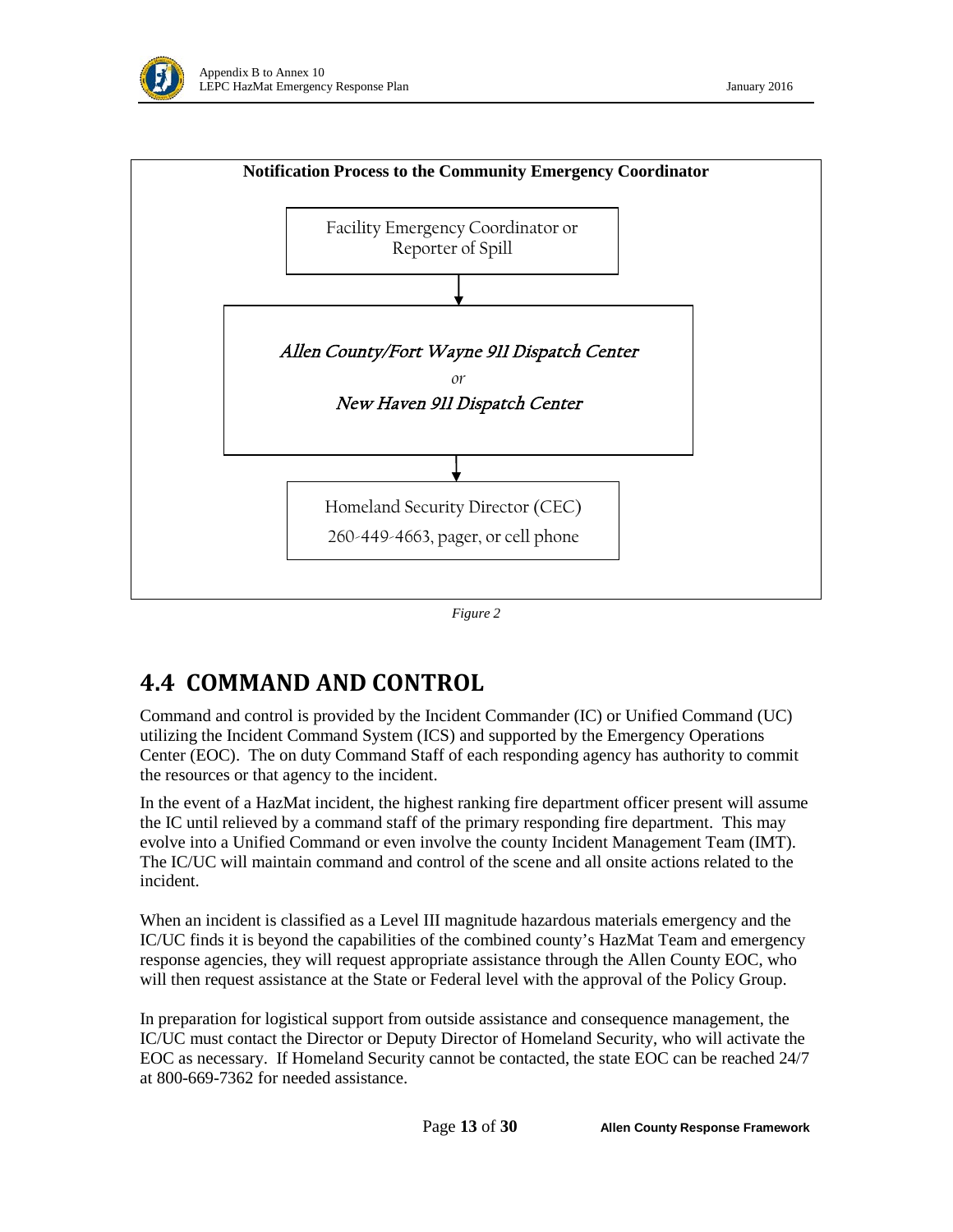

### **4.4.1 Emergency Operations Center**

The Allen County EOC will be the focal point for the support and coordination of the hazmat incident response. This support and coordination includes, but is not limited to:

- Coordinate local resources with the HazMat Teams in transit to the emergency
- Transmit and follow up on requests for mutual aid or public works assistance
- Maintain records to track incoming resources and optimize use of available communications
- Coordinate evacuations, sheltering, public health issues, and social services assistance
- Maintaining financial records and track costs of the event
- Collection, evaluation, display, and dissemination of information on the current status
- Aid in executive decision making
- Provide documentation for investigative follow up
- Request mutual aid assistance with neighboring counties to provide other needed support and resources

The primary EOC is located in the Rousseau Center at 1 East Main Street, Fort Wayne, Indiana. The Director of Homeland Security is in charge of EOC operations and will maintain close coordination with the IC/UC. The IC/UC, at his discretion, may assign someone to the EOC to fill the ESF  $#4$  and/or  $#10$  position(s).

### <span id="page-13-0"></span>**4.5 COMMUNICATIONS BETWEEN RESPONDERS**

During emergency operations, all departments will use their existing equipment and procedures to communicate with their respective field units. The primary communications for the county's emergency responders is an 800 MHz digital communications system (the county fire departments currently utilize VHF as primary, but have the ability to use the 800 MHz system), with the ability to use multiple frequencies for tactical events on the 800 MHz system as needed.

## <span id="page-13-1"></span>**4.6 RESPONDER SAFETY**

Safety procedures include standard operating procedures, medical surveillance, exclusion zones, personal protective equipment, and maintaining situational awareness on the part of the responders.

#### **4.6.1 Standard Operating Procedures**

To reduce risks to first responders in the event of a hazardous materials incident, health and safety SOPs must be developed by each fire department to include:

- Medical surveillance in the safe zone
- Establishment of an exclusion zone
- Personal protective equipment (PPE)

#### **4.6.2 Medical Surveillance**

An EMT, Advanced EMT, or Paramedic with the hazmat team or from the jurisdiction's EMS provider, is charged with the responsibility for surveillance of the response team for any indicators of the effects of toxic exposure.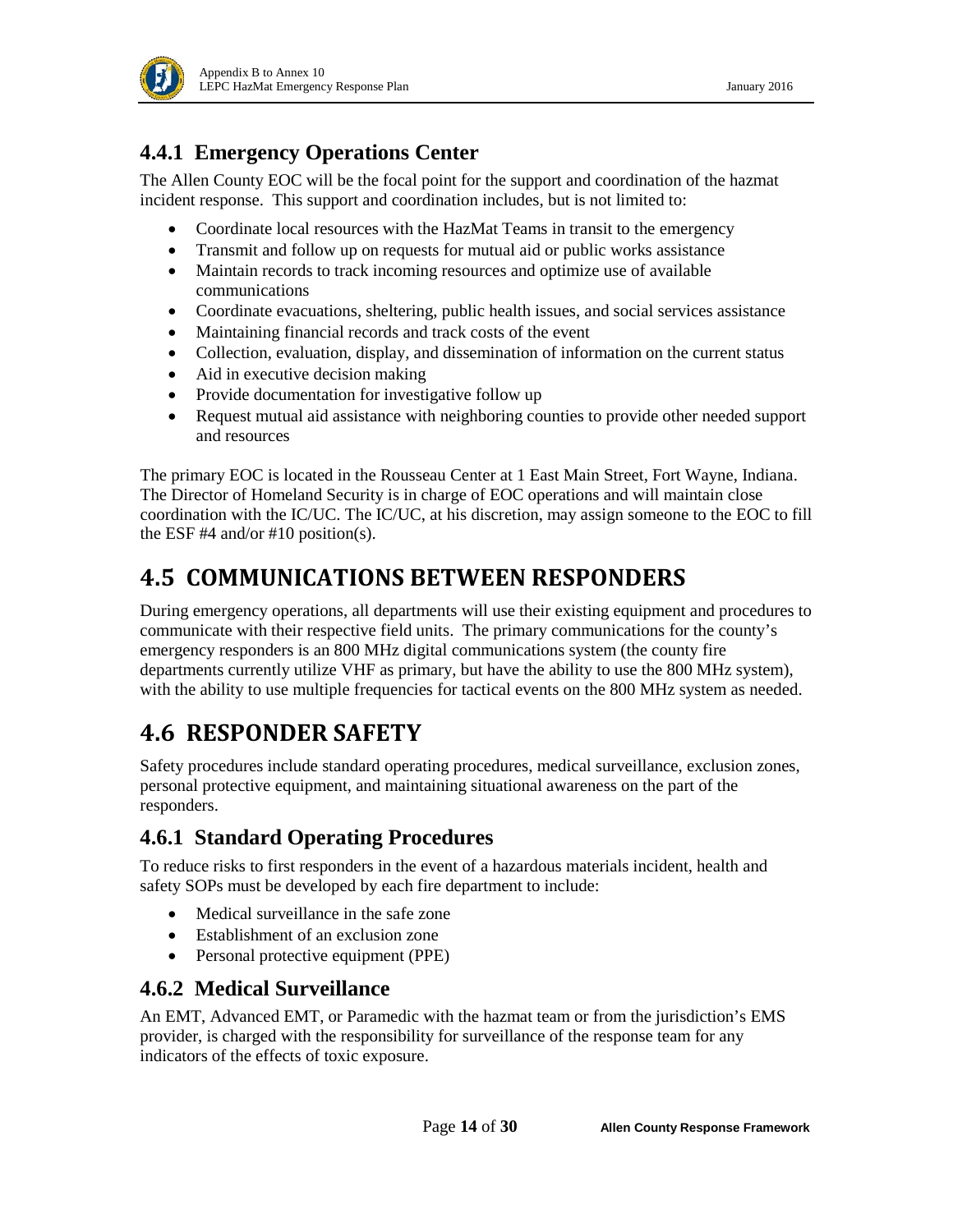

#### **4.6.3 Exclusion Zones**

Exclusion zones are the safety perimeters established around a hazardous materials release. They are defined as follows:

- **Hot Zone** This is the area of maximum hazard. All personnel entering the hot zone must wear prescribed levels of protective equipment. A single entry and exit checkpoint must be established at the perimeter of the hot zone to regulate and account for the flow of personnel and equipment into and out of the zone.
- **Warm Zone** (Contamination Control Zone). This zone surrounds the hot zone and is also a restricted area. The level of PPE required is less stringent than that of the hot zone. The decontamination unit (if needed) is located here, as well as the Safety Officer and immediate support and security personnel.
- **Cold Zone** (Safe Zone). This is the unrestricted area beyond the outer perimeter of the contamination control zone. The ICP, the HazMat Team, and support agencies are located in this area.

Exclusion zones should be set up for any hazardous materials incident. For a Level I incident this can be accomplished at a minimum with a hot zone and an informal ICP. The Emergency Response Guidebook lists many chemicals where SCBA and structural protective clothing provide some protection to permit control of a small release. Release of chemicals where the Emergency Response Guidebook shows that the above protective equipment is not effective must be treated as a Level II incident.

Level II and Level III incidents require establishment of the three tier exclusion zones (hot, warm, and cold zones). The actual size of the perimeter will be determined by the nature of the materials involved, atmospheric conditions, and the magnitude of the incident.

#### **4.6.4 Personal Protective Equipment.**

Personal protective equipment that is available to Allen County emergency first responders consists of structural firefighters' protective clothing together with positive pressure selfcontained breathing apparatus (SCBA). The Fort Wayne Fire Department HazMat team is currently qualified at the Technician level and provides the maximum level of personal protection at Level A with positive pressure SCBA. This protection is limited to a range of chemicals listed in the US Department of Transportation (DOT) Emergency Response Guidebook.

Members of the HazMat Team dispatched to enter exclusion zones of a serious incident occurring in Allen County will have Level A or Level B PPE at their disposal because maximum respiratory protection is required when entering environments containing unknown substances - or known substances in unknown quantities.

Level A protection will be worn when the highest level of respiratory, skin, eye, and mucous membrane protection is needed.

Level B protection will be selected when the highest level of respiratory protection is needed, but with a lower level of skin protection. Level B protection is the minimum level recommended on initial site entries until the hazards have been further identified.

### <span id="page-14-0"></span>**4.7 FIRE AND RESCUE**

When the 911 dispatcher has notified the fire department in the appropriate jurisdiction of an incident involving the release of hazardous materials, the officer in charge of the first unit at the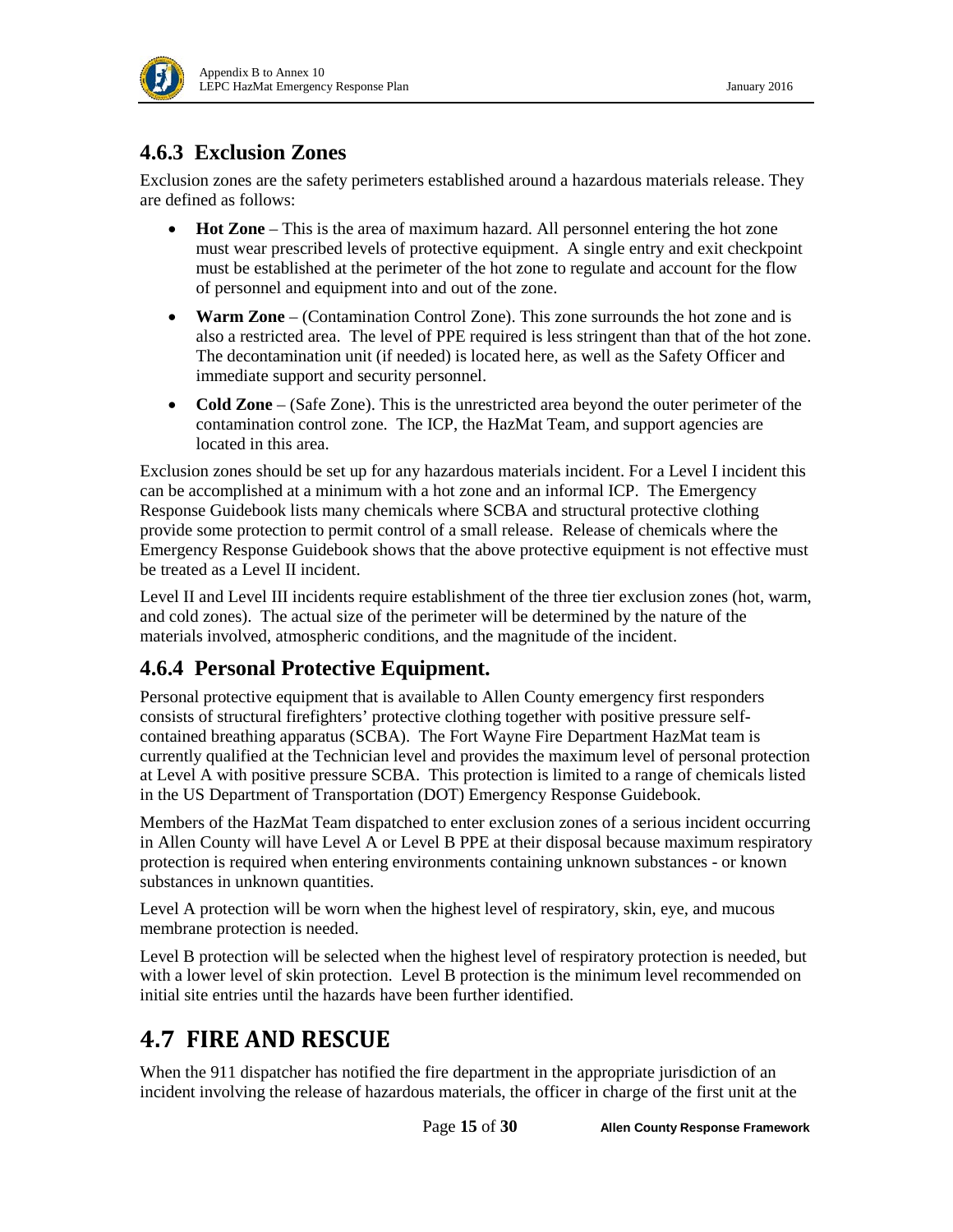Į

scene shall implement the command structure of the Incident Command System and assume the Incident Command position.

During the initial phase of the incident, the IC shall determine the level of the incident and initiate response activities commensurate with the severity of the incident. Resolution of a Level I, II, or III incident in Allen County may require outside assistance by State and/or Federal or private agencies. Notification should be made to the Allen County EOC or to the 911 center, who will notify IDHS at 800-669-7362. The rules for notification are summarized as follows:

- **Transportation Incidents** It is the shipper's responsibility to initiate emergency response once notified. The IC should locate an emergency response telephone number listed in the shipping papers. If paperwork is not available or accessible call CHEMTREC at 800-424-9300 with as much information as can be obtained (i.e., placard number, labels on container, how to contact the ICP, etc.). CHEMTREC will track down and notify the shipper or the manufacturer of the emergency in progress. At this point responsibility for further action passes to the shipper or manufacturer who will initiate on scene assistance, and notify the NRC at 800-424-8802. In the interim, the shipper or CHEMTREC can provide guidance to the IC for mitigation at the scene utilizing local response capabilities to the level trained.
- **Fixed Site Facility Incidents** Chemical incidents occurring within a fixed site facility are the responsibility of the facility's emergency response organization. If control is transferred or if the incident poses a threat outside of the facility the jurisdictional fire department is in charge and will proceed using ICS. The IC will direct facility personnel to remove any chemicals that may increase or catalyze the fire, cause an explosion, create toxic gas releases, or cause environmental damage. For outside assistance when needed, the IC will notify the NRC directly at 800-424-8802. (Note: CHEMTREC is only for transportation-related incidents). The NRC will initiate response through the Federal On Scene Coordinator (OSC) assigned to Indiana.
- **Federal On Scene Coordinator** The OSC determines the Federal course of action together with agency support that might be required from the State. The OSC, when on scene, acts as a consultant to the IC/UC. The OSC, however, is in control of and directs all Federal and State agencies at the scene that are committed as part of the NRP.

The Allen County Office of Homeland Security has developed Hazardous Material Spill Response and Notification Guidelines for the jurisdictional fire department at a transportation accident scene involving hazardous material. The guidelines are to be used if the company is required to report the spill to IDEM or needing a clean-up of the incident. The guidelines can be found in Tab 6.

### <span id="page-15-0"></span>**4.8 LAW ENFORCEMENT**

Law enforcement should be trained to the First Responder Awareness Level at a minimum. Law enforcement responsibilities are handled by the Allen County Sheriff's Department or by the city/town police departments within the boundaries of their own jurisdictions. Mutual aid agreements must be in force between all law enforcement agencies and outside support.

Law enforcement will maintain on scene control by establishing scene perimeters, access control points, and traffic control points, and directing traffic for evacuees if evacuation routes have been established and activated.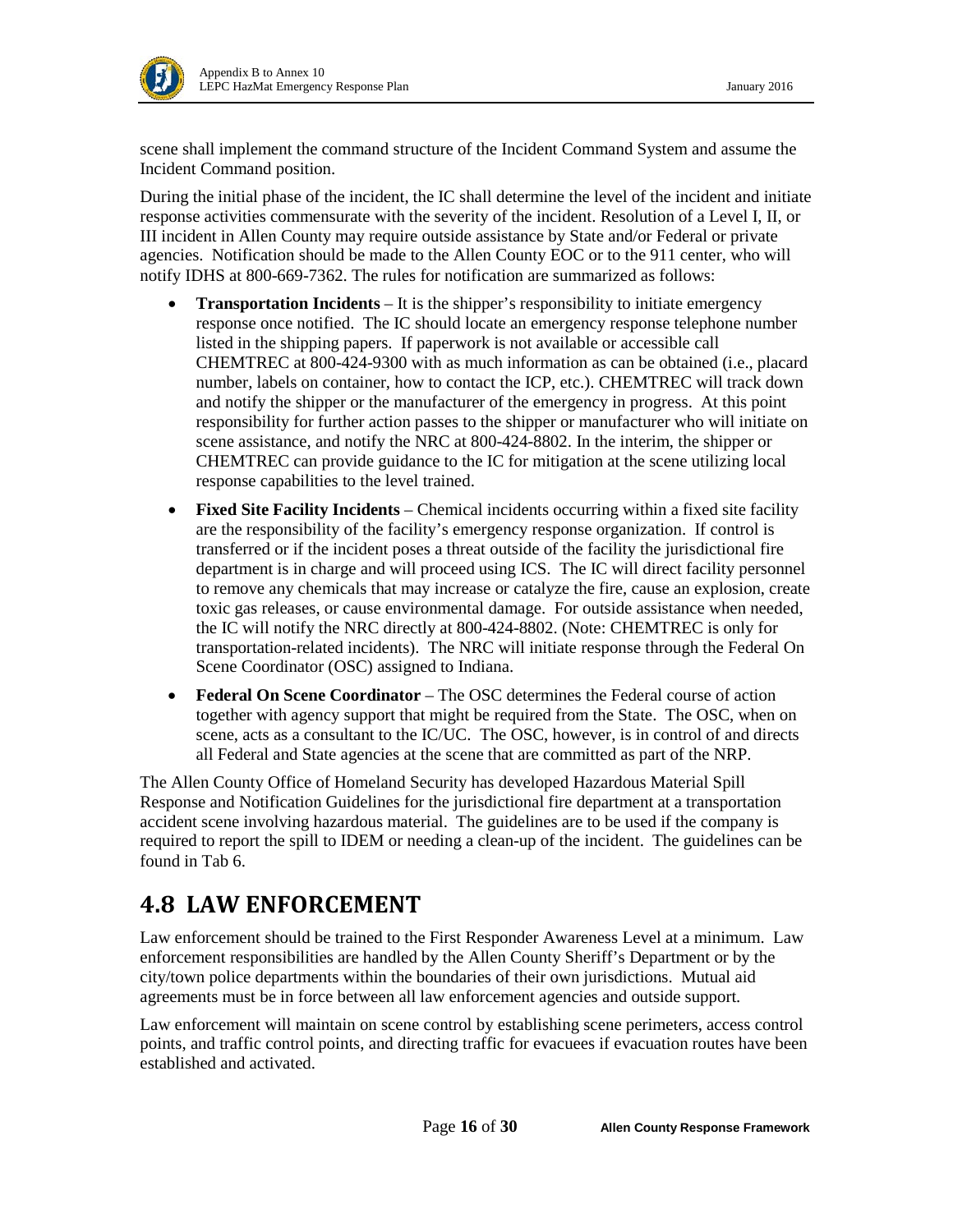

Law enforcement is also responsible for evacuation. The order to evacuate large populated areas should come from the Chief Executive Officer or his designee. When there are time constraints, limited evacuation can be ordered by the IC/UC. The law enforcement agency designated by the IC/UC will direct the evacuation effort and all traffic flow out of the immediate area.

## <span id="page-16-0"></span>**4.9 EMERGENCY MEDICAL SERVICES**

Emergency medical personnel should be trained to the First Responder Awareness Level and are responsible for assigning priorities of medical treatment on the basis of urgency and for transporting casualties from the incident site to appropriate medical facilities. Only members of the HazMat Team under the direction of the Safety Officer can remove victims from the hot zone and supervise on scene decontamination procedures.

Emergency medical personnel will provide a liaison between various medical personnel and the IC/UC. They will notify area hospitals regarding what chemicals are involved, and what decontamination and exposure situations will be expected for proper handling and care of victims throughout the triage-treatment-transport process.

Emergency medical personnel will maintain a medical assistance advisory role to the Incident Commander regarding signs and symptoms of chemicals involved.

The hazmat team will decontaminate victims in the safe zone to ensure proper decontamination prior to triage, treatment, and transportation by EMS. They are also responsible to advise the transporting EMS unit of any required secondary decontamination at the hospital prior to admission if required.

### <span id="page-16-1"></span>**4.10 ON-GOING INCIDENT ASSESSMENT**

During the active period of a continuing major release, resources dispatched by the IDHS, IDEM, or the HazMat Team, are responsible to monitor on site quantity, concentration, and movement of spilled material. Based upon their recommendations, the IC must initiate immediate actions in terms of response personnel safety and citizen protection/safety.

Decisions dealing with citizen protection/safety on a large scale – particularly those dealing with contamination of food and water supplies as well as structures and soil – must rely on input from specialized technical resources from the local, State, and/or Federal government.

## <span id="page-16-2"></span>**4.11 PUBLIC INFORMATION, WARNING, & NOTIFICATION**

Public information, warnings, and notifications (public service announcements) will come from the Allen County Homeland Security, local government's PIO, and/or local government agency's PIO. Templates for these public service announcements are located in Tab 5 of this Appendix.

The Allen County Homeland Security and local response agencies will also utilize all or some of the following options to notify the public of a hazardous materials release and orders for evacuations and/or sheltering-in-place:

- Door-to-door notification
- Outdoor Warning System
- Area fire department sirens
- Radio broadcast
- Emergency Alert System (EAS)
- Newspaper hotline (when time permits)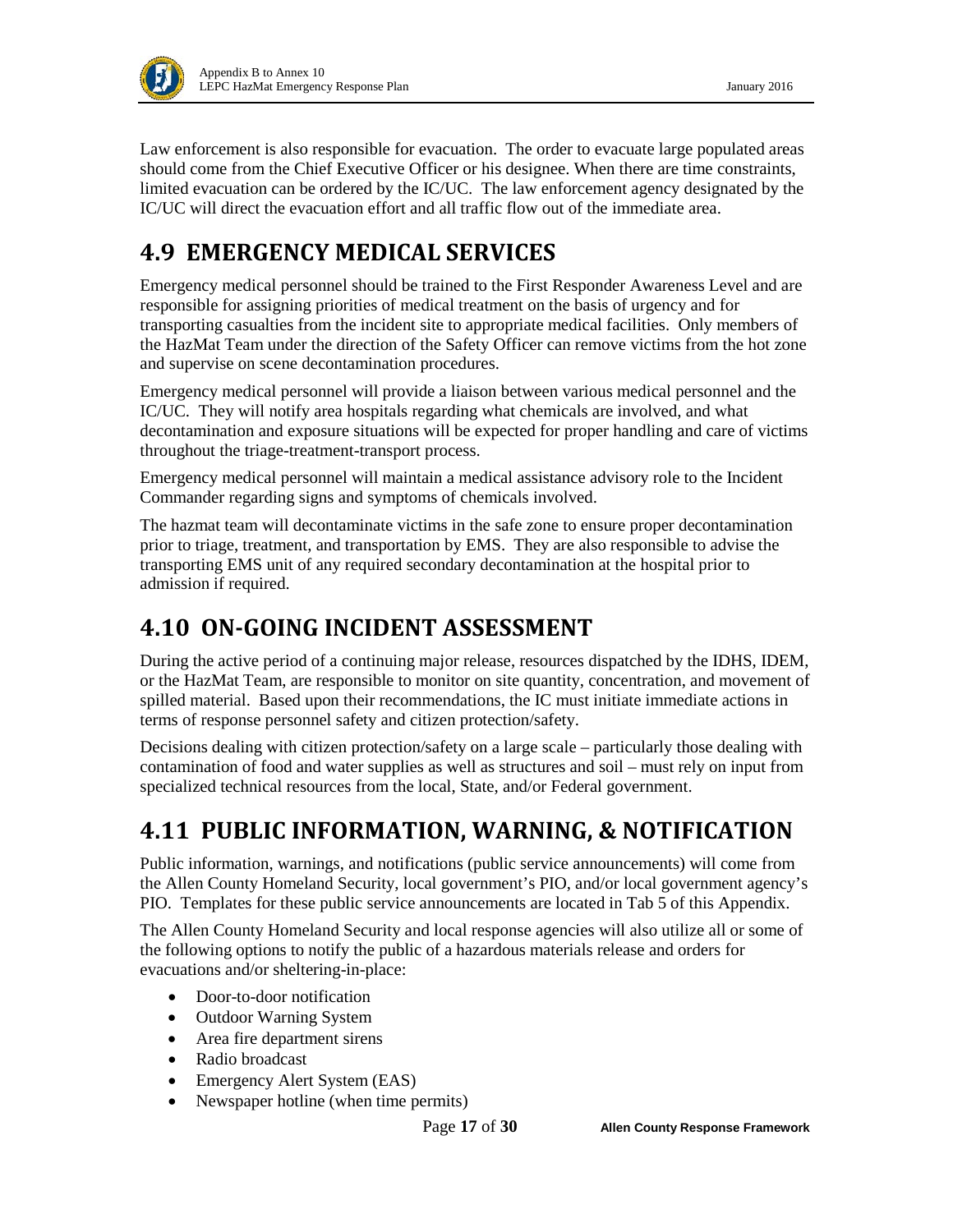

- Local and regional television stations
- CMA's

## <span id="page-17-0"></span>**4.12 PUBLIC PROTECTION**

In-place sheltering, evacuation, and shelters are covered in Tab 4, Population Protection SOP.

#### **4.12.1 Ingestion Advisory**

Food crops and drinking water may be contaminated by a chemical release in certain situations; therefore, the public must be warned of a threat to the food and/or water supplies.

#### **4.12.2 Sewage and Run-Off**

A hazardous chemical release may contaminate sewage systems or area streams and lakes. Such contamination could create a public health threat and cause serious environmental problems.

#### **4.12.3 Other Public Protection Strategies**

- **Relocation** Some hazardous materials incidents may contaminate the soil or water of an area posing a chronic threat to people living there. It may be necessary for people to move out of the area for a substantial period of time until the area is decontaminated or until natural weathering or decay reduces the hazard.
- **Water Supply Protection** Surface and ground water supplies can be contaminated by a hazardous chemical release. Local public health officials must provide quick identification of a threat to the drinking water supply and expedient notification to the public. Officials should also notify the public of any alternate sources of drinking water and procedures for obtaining those alternate supplies.
- **Sewage System Protection –** A hazardous chemical entering the sewage system can cause serious and long-term damage to a treatment plant. It may be necessary to divert sewage, creating another public health threat and subsequent environmental problems.

## <span id="page-17-1"></span>**4.13 HUMAN SERVICES**

The various aspects of human services are coordinated by the Allen County Homeland Security. Services on a small-scale can be provided by local volunteer organizations such as the Red Cross, Salvation Army, faith-based organizations, and those organizations responsible for eligibility programs. Another very important resource in the area is the IN211 agency, the *United Way of Allen County 211*, which can be reached by dialing 211 or 260-744-0700. In the event of largescale support requirements, the EOC will request activation of State and Federal agencies.

The *Allen County Preparedness System* identifies the roll of human service agencies and their general procedures.

## <span id="page-17-2"></span>**4.14 HEALTH AND MEDICAL SERVICES**

The Allen County Preparedness System, Annex #8 – Public Health and Medical Services identifies the rolls of the Department of Health, local hospitals, and local EMS.

A Department of Health representative will respond to an incident at the request of the IC/UC or a member of the EOC staff (if activated) when it is determined that their assistance is needed.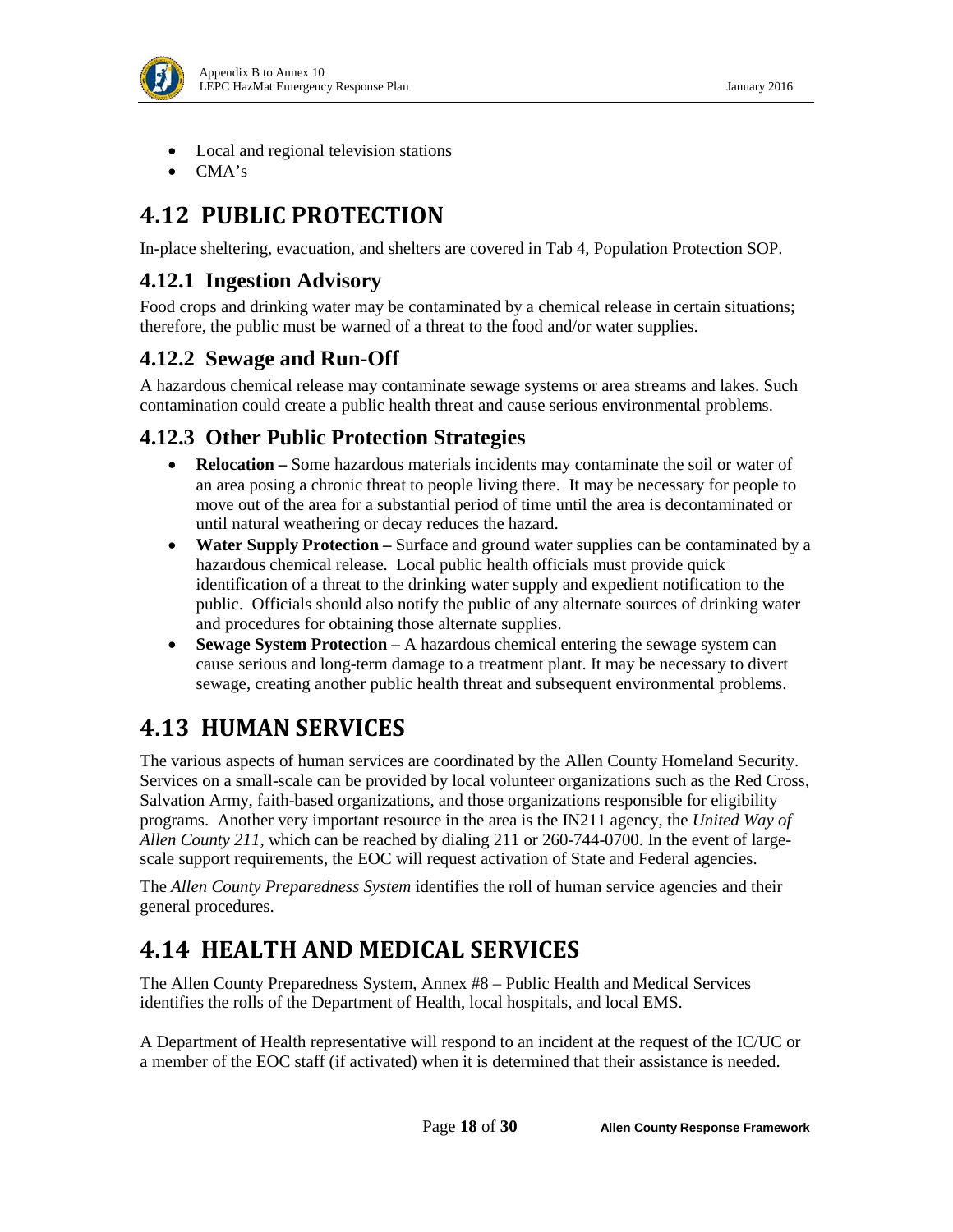

The Department of Health's representative may be called if assistance is determined to be needed with the following:

- Working with the Allen County Homeland Security in mitigating an incident involving a large number of casualties and/or requiring a medical intervention or liaison efforts to local hospitals via the Health Commissioner.
- Providing a liaison with State and Federal health agencies if requested by Allen County Homeland Security in managing the Hazardous Material incident.

## <span id="page-18-0"></span>**4.15 PUBLIC WORKS**

In the event of a hazardous materials incident, the appropriate street/highway department will be contacted to assist the IC or the EOC staff as needed. The public works agencies are responsible for the following activities:

- Emergency debris removal and/or removal of debris to re-open roads and highways.
- Construction of earthen dikes to contain spills or reroute them around critical areas such as water supplies and sewer inlets.
- Road and bridge repairs.
- Emergency assistance in maintaining service for critical facilities.
- Barricade installation and rerouting of traffic.
- Evacuation assistance.

The *Allen County Preparedness System*, *Annex #3 - Public Works and Engineering* covers additional procedures for the deployment of public works personnel.

## <span id="page-18-1"></span>**4.16 RESOURCE MANAGEMENT**

Mitigation procedures for problems caused by a hazardous materials incident may require additional resources from the public and private sectors. *Allen County Preparedness System, Annex #7 - Resource Support* covers these procedures in general.

## <span id="page-18-2"></span>**4.17 CONTAINMENT**

The responsibility for selecting and implementing the appropriate countermeasures is assigned to the IC, in coordination with the EOC staff (when activated), and the appropriate technical assistance advisor.

By law the spiller is responsible for the costs of all clean up and countermeasures. The IC, together with appropriate State and Federal resources, is responsible for determining these measures, and monitoring the subsequent clean up and disposal of any contaminated materials. Federal and/or State resources have companies on contract to respond to hazardous materials incidents if the responsible parties are unknown, unwilling, or unable to respond correctly and promptly.

The IC should monitor the response activity to ensure that appropriate confinement, containment and control techniques are being initiated. Confinement and containment methods may include:

- Dikes
- Berms and drains
- Trenches
- Booms
- Stream diversion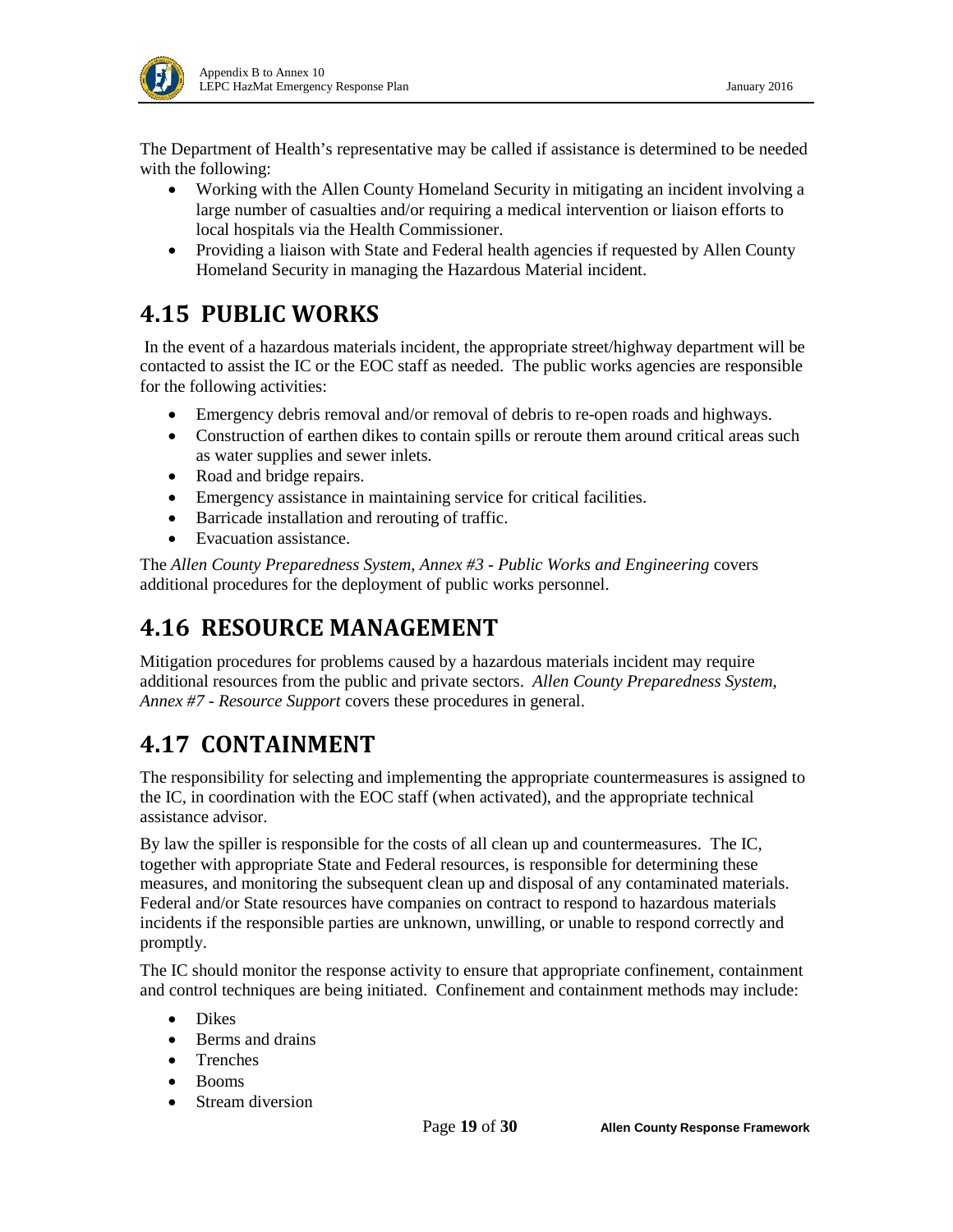

- Patching and plugging of containers
- Portable catch basins
- Over pack drums or other containment instruments
- Reorientation of the container

The spiller may secure private contractors for proper clean up and is responsible for advising the IC of any problems in these efforts.

### <span id="page-19-0"></span>**4.18 RESTORATION**

The Allen County Homeland Security, in conjunction with State and Federal agencies, will participate in overseeing restoration efforts through its consequence management directives.

Treatment of contaminated soils and sediments is the responsibility of the spiller.

When feasible, contaminated soil and sediments may be treated on site. Technologies available include:

- Incineration
- Wet air oxidation
- Solidification
- Encapsulation
- Solution mining (soil washing or soil flushing)
- Neutralization/detoxification
- Microbiological degradation

Transportation, storage, treatment, destruction, or disposition off site must be provided by the spiller in cases where local, State or Federal guidelines determine such actions.

## <span id="page-19-1"></span>**4.19 DOCUMENTATION AND INVESTIGATIVE FOLLOW UP**

#### **4.19.1 Level I Hazardous Materials Incident**

In case of a Level I HazMat incident, the spiller must submit to the LEPC a brief description of the incident and the response rendered. Where the spill exceeded the reporting requirements the IC must ascertain that the spiller has notified the appropriate State and Federal agencies, as required.

The CEC, or his designee, will maintain a copy of all hazardous materials Incident Logs and report these incidents to the Allen County LEPC on a periodic basis.

#### **4.19.2 Level II and Level III HazMat Incidents**

The Allen County Homeland Security is responsible for ensuring a report is prepared and provided to the LEPC if the spill is regulated and over a reportable quantity. The report should summarize the entire incident, including:

- Cause of the incident
- Damage assessment
- Agencies involved
- Actual cost of response activities (if known)
- Incident critique
- **Conclusions**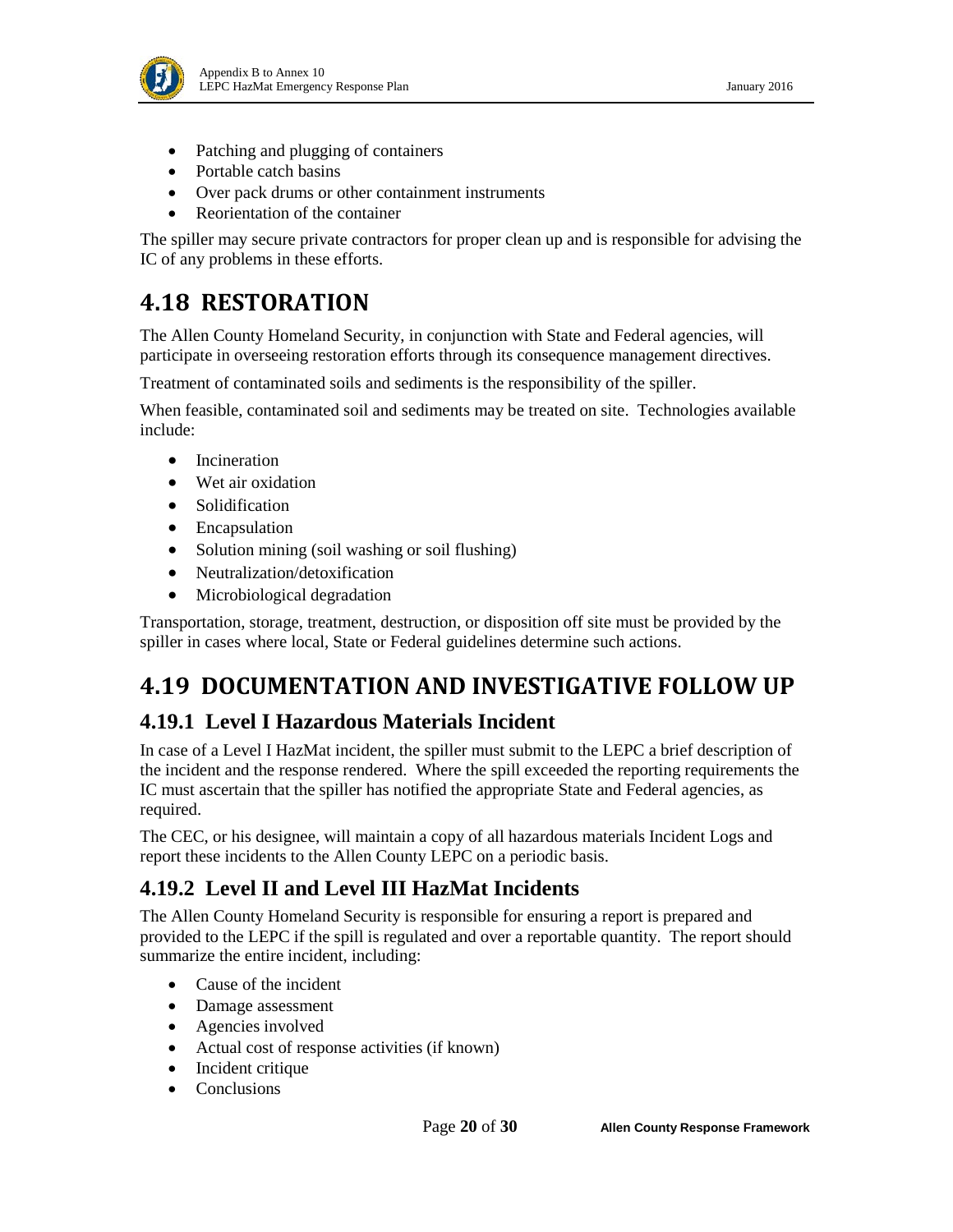

To assist with the completion of this report, the 911 Dispatch Center and the Incident Commander are responsible for documenting the communications between the ICP, the 911 dispatcher, and all response agencies involved. This documentation must include the location; the material and quantity of chemical released; the owner or operator involved; the source of spill; health or physical hazards generated; and response activities. For incidents occurring in a fixed facility, the owner or operator is required to submit a follow up report to the local LEPC, as well as the appropriate State and Federal agencies.

The Allen County Homeland Security will coordinate with individual agencies, as needed, in preparing the investigative report in order to facilitate any cost recovery. Any criminal investigations will be the responsibility of the Allen County Sheriff's Department.

# <span id="page-20-0"></span>**5.0 TRAINING AND EXERCISES**

## <span id="page-20-1"></span>**5.1 TRAINING**

Allen County has developed an emergency response training program for hazardous materials responders. The program is designed to train fire department personnel in the use of emergency response equipment and procedures to protect life health and safety in the event of a hazardous materials release. The training is organized to cover emergency equipment, petroleum spill emergencies, hazardous materials response procedures, and simulated spill responses.

In 40 CFR 311, the EPA adopted training rules, promulgated by OSHA in 29 CFR 1910.120, which require specific training for all "public employees" who respond to hazardous materials incidents, effective 6 March 1990. Different levels of training are required for first responders hired after the effective date of this rule, depending on the duties and functions performed by each. All responders, however, must complete the training or demonstrate competency at their respective level of response.

At a minimum, firefighters expected to respond to a hazardous materials release should receive training equivalent to First Responder Operations Level training as described by OSHA's HAZWOPER Standard (29 CFR 1910.120). This training includes an 8-hour initial training course and annual refresher training. It is not expected that firefighters will go beyond the initial containment of an emergency hazardous materials release. Further actions required by an emergency release will be taken by the two HazMat teams who have been trained to conduct such activities.

Each agency will maintain individual records of personnel who have completed training courses. These records are updated regularly to reflect refresher training.

Training will be based upon the duties and functions to be performed by each responder of an emergency response organization. The skill and knowledge levels required for all new responders, those hired after the effective date of this Plan, shall be conveyed to them through training before they are permitted to take part in actual emergency operations of a hazardous materials incident. Responders who participate in a chemical emergency shall be given training in accordance with their assigned duties.

#### **5.1.1 First Responder – Awareness Level**

Responders at the awareness level are individuals who are likely to witness or discover a hazardous substance release and who have been trained to initiate an emergency response sequence by notifying the proper authorities of the release. They would take no further actions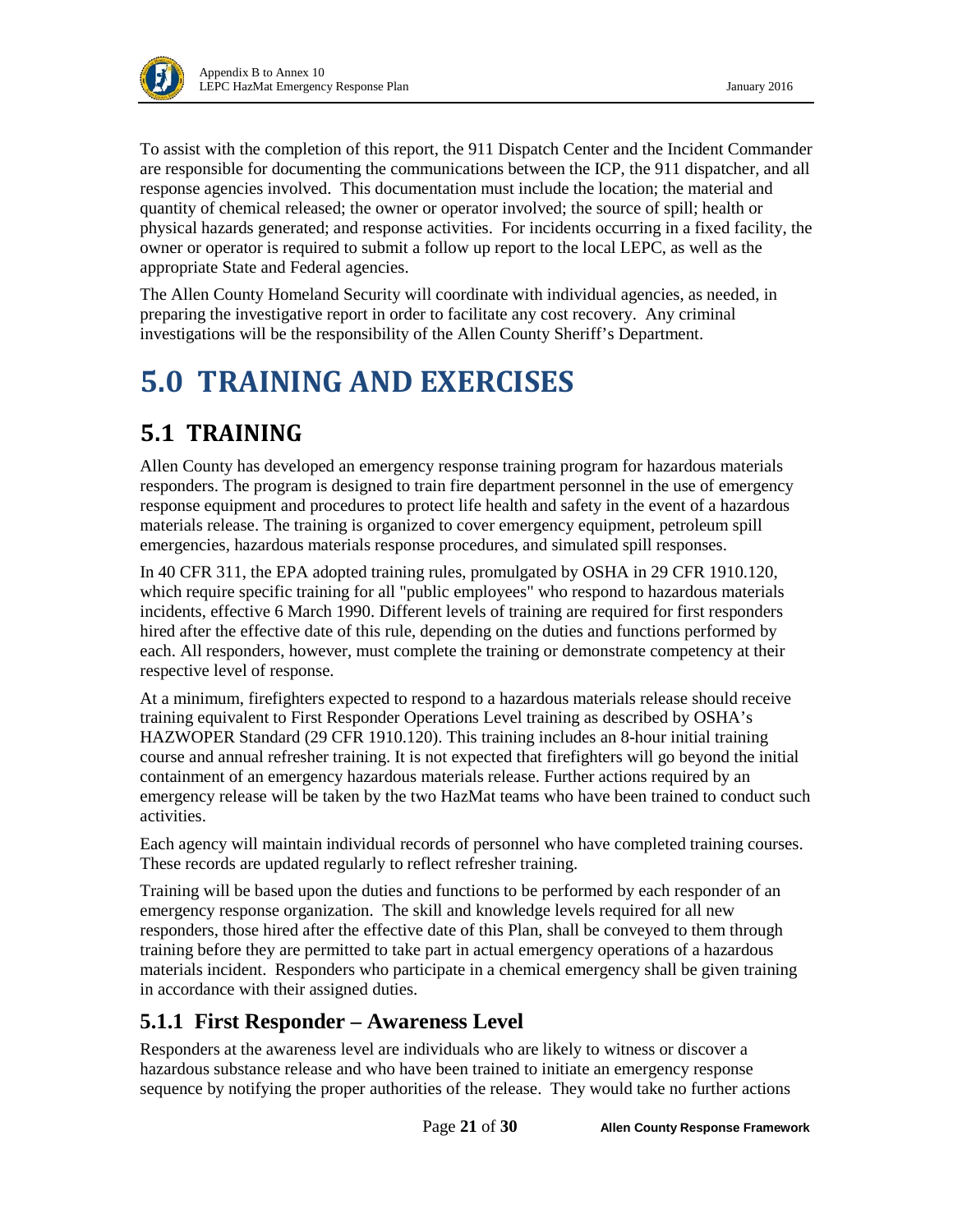

beyond notifying one of the Allen County Emergency Communications (911 Dispatch) Centers of the release. (Note: EMS personnel are typically trained at the Awareness level, but do respond to the scene to do triage, treatment, and transportation of decontaminated victims.) First responders at the awareness level shall have sufficient training or had sufficient experience to objectively demonstrate competency in the following areas:

- An understanding of what hazardous materials are, and the risks associated with them.
- An understanding of the potential outcomes of an emergency where hazardous materials are present.
- The ability to identify the hazardous materials, if possible.
- An understanding of the role of the awareness level first responder in the department's Emergency Response Plan and the Emergency Response Guidebook.
- The ability to recognize the need for additional resources.

#### **5.1.2 First Responder – Operations Level**

First responders at the operations level are individuals who respond to releases or potential releases of hazardous substances as part of the initial response to the site for the purpose of protecting nearby people, property, or the environment from the effects of the release. They are trained to respond in a defensive fashion without actually trying to stop the release. Their function is to contain the release from a safe distance, keep it from spreading, and prevent exposure. First responders at the operations level shall have received at least eight hours of additional training and be certified by the State of Indiana. They shall have had sufficient experience to objectively demonstrate competency in the following areas in addition to those listed for the awareness level. They should also be IS-200 certified. The responder's department shall certify responders trained at the operations level have:

- Knowledge of the basic hazard and risk assessment techniques.
- The ability to select and use proper protective equipment provided to the first responderoperations level.
- An understanding of the basic hazardous materials terms.
- The ability to perform basic control, containment, and/or confinement operations within the capabilities of the resources and personal protective equipment available with their department.
- The knowledge to implement basic decontamination procedures.
- An understanding of the relevant SOPs.

#### **5.1.3 Hazmat Technicians**

Hazardous Material Technicians are individuals who are called to the scene of a hazardous material incident to provide their expertise of 100 plus hours training in a more aggressive or offensive mode to stop the release. In 40 CFR311, the EPA adopted training rules, promulgated by OSHA in 29 CFR 1910.120, which requires specific training for hazardous material technicians.

#### **5.1.4 Incident Commander**

Incident Commanders shall receive training equal to the operations level and should be IS-400 certified. In addition, the responder's department shall certify competency in the following areas:

- Know and be able to implement the department's ICS system in accordance with NIMS.
- Know and be able to implement the department's SOPs for hazardous materials+ incidents.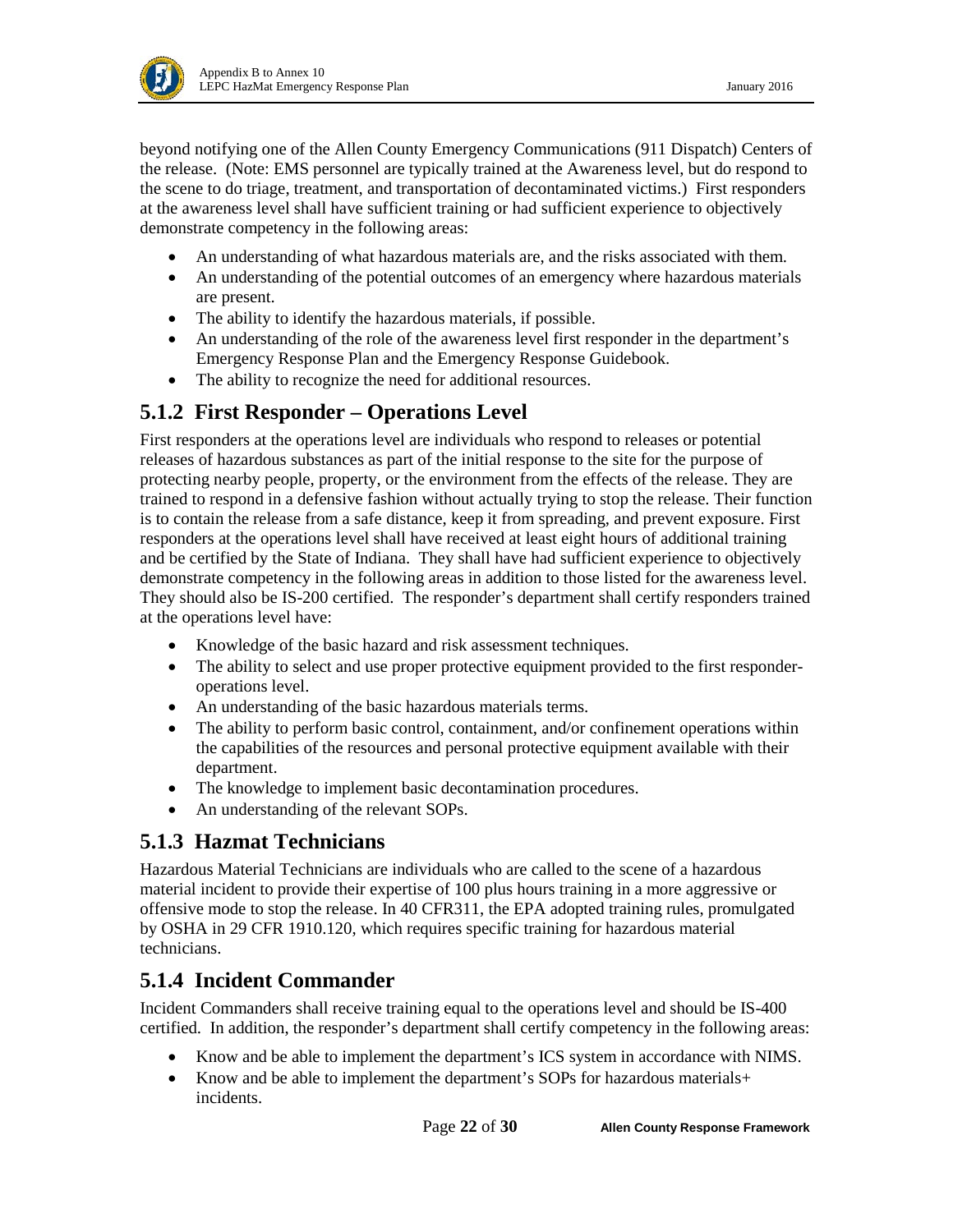- Know and understand the hazards and the risks associated with responders working in chemical protective clothing.
- Know and understand the importance of decontamination procedures.

#### **5.1.5 Refresher Training**

Those responders who are trained in accordance with 29-CFR 1910.120 shall receive annual refresher training of sufficient content and duration to maintain their competency, and if a statement of competency is made, the appropriate department shall maintain a record of the methodology used to demonstrate the competency.

## <span id="page-22-0"></span>**5.2 EXERCISES**

The Allen County LEPC is responsible for designing, scheduling, and evaluating LEPC exercises and drills. All signatory agencies shall participate in periodic hazardous materials drills and exercises. At least one annual hazardous materials exercise (tabletop, functional, or full-scale) shall be conducted in accordance with IERC annual guidelines. Each exercise shall be followed by a critique to review the effectiveness of this Plan and its support systems. This Plan may be revised on the basis of these exercise critiques.

Exercises and drills shall be conducted periodically to evaluate the adequacy of the *Hazardous Materials Emergency Response Plan* and the skills of the emergency response personnel. Results of exercises and drills provide a basis for changes in the response plans, implementation procedures, and for future emergency response training for personnel. Each of the response agencies and responsible parties mentioned in this Plan will be invited to take part in the exercise.

### **5.2.1 Types of Exercises Conducted**

Discussion-based exercises include seminars, workshops, tabletop exercises, and games. These types of exercises typically highlight existing plans, policies, mutual aid agreements, and procedures. This makes them exceptional tools for familiarizing agencies and personnel with current or expected jurisdictional capabilities. Discussion-based exercises typically focus on strategic, policy-oriented issues, whereas operations-based exercises tend to focus more on tactical response-related issues.

Operations-based exercises represent the next iteration of the exercise cycle; they are used to validate the plans, policies, agreements, and procedures solidified in discussion-based exercises. Operations-based exercises include drills, functional exercises, and full scale exercises.

### **5.2.2 Tabletop Exercises**

Tabletop exercises involve senior staff, elected or appointed officials, or other key personnel in an informal setting, discussing simulated situations. This type of exercise is intended to stimulate discussion of various issues regarding a hypothetical situation. It can be used to assess plans, policies, and procedures or to assess types of systems needed to guide the prevention of, response to, and recovery from a defined event.

#### **5.2.3 Functional Exercises**

The functional exercise, also known as a command post exercise, is designed to test and evaluate individual capabilities, multiple functions or activities within a function, or interdependent groups of functions. Functional exercises are generally focused on exercising the plans, policies, procedures, and staff for the direction and control nodes of Incident Command (IC) and Unified Command (UC).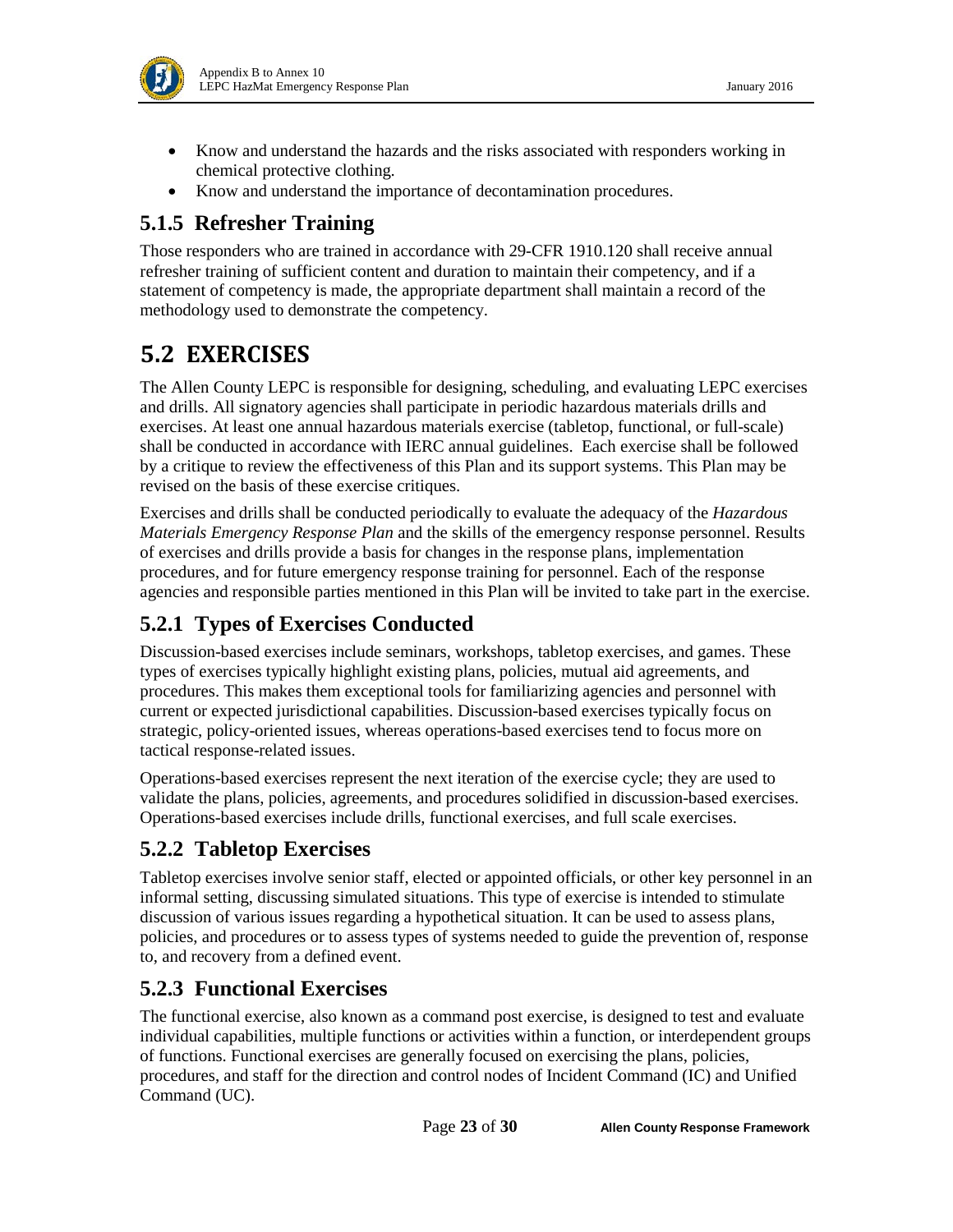

### **5.2.4 Full-Scale Exercises**

The full-scale exercise is the most complex step in the exercise cycle. Full-scale exercises are multi-agency, multi-jurisdictional exercises that test many facets of emergency response and recovery.

A full-scale exercise focuses on implementing and analyzing the plans, policies, and procedures developed in discussion-based exercises and honed in previous, smaller, operations-based exercises. The events are projected through a scripted exercise scenario with built-in flexibility to allow updates to drive activity. It is conducted in a real-time, stressful environment that closely mirrors a real event. First responders and resources are mobilized and deployed to the scene where they conduct their actions as if a real incident had occurred (with minor exceptions).

# <span id="page-23-0"></span>**6.0 PLAN MAINTENANCE**

The Allen County LEPC, with assistance from the Allen County Office of Homeland Security, is responsible for the review and update of this *Hazardous Materials Emergency Response Plan*. This plan shall be reviewed and/or updated at least annually under the direction of the LEPC. Appendices of this Plan may be updated more frequently if needed.

# <span id="page-23-1"></span>**7.0 ACRONYMS AND ABBREVIATIONS**

| Acronym           | <b>Terminology</b>                                                    |
|-------------------|-----------------------------------------------------------------------|
| <b>ACLEPC</b>     | Allen County Local Emergency Planning Committee                       |
| CAS               | Chemical Abstracts Service (division of American Chemical Society)    |
| <b>CEC</b>        | <b>Community Emergency Coordinator</b>                                |
| <b>CEMP</b>       | Comprehensive Emergency Management Plan                               |
| <b>CERCLA</b>     | Comprehensive Environmental Response, Compensation, and Liability Act |
| <b>CFR</b>        | Code of Federal Regulations                                           |
| <b>CSEPP</b>      | Chemical Stockpile Emergency Preparedness Program                     |
| <b>DFBS</b>       | Department of Fire and Building Services                              |
| <b>DOT</b>        | Department of Transportation                                          |
| EAS               | Emergency Alert System (formerly the Emergency Broadcast System)      |
| <b>EHS</b>        | <b>Extremely Hazardous Substance</b>                                  |
| <b>EMA</b>        | <b>Emergency Management Agency</b>                                    |
| <b>EMAC</b>       | <b>Emergency Management Assistance Compact</b>                        |
| <b>EMS</b>        | <b>Emergency Medical Service</b>                                      |
| $_{\mathrm{EOC}}$ | <b>Emergency Operations Center</b>                                    |
| <b>EOD</b>        | <b>Explosive Ordinance Disposal</b>                                   |
| <b>EOP</b>        | <b>Emergency Operations Plan</b>                                      |
| <b>EPA</b>        | <b>U.S. Environmental Protection Agency</b>                           |
| <b>EPCRA</b>      | Emergency Planning and Community Right-to-Know Act                    |
| <b>EPI</b>        | <b>Emergency Public Information</b>                                   |
| <b>ERG</b>        | <b>Emergency Response Guidebook</b>                                   |
| <b>ESF</b>        | <b>Emergency Support Function</b>                                     |
| <b>FBI</b>        | Federal Bureau of Investigation                                       |
| <b>FCO</b>        | <b>Federal Coordinating Officer</b>                                   |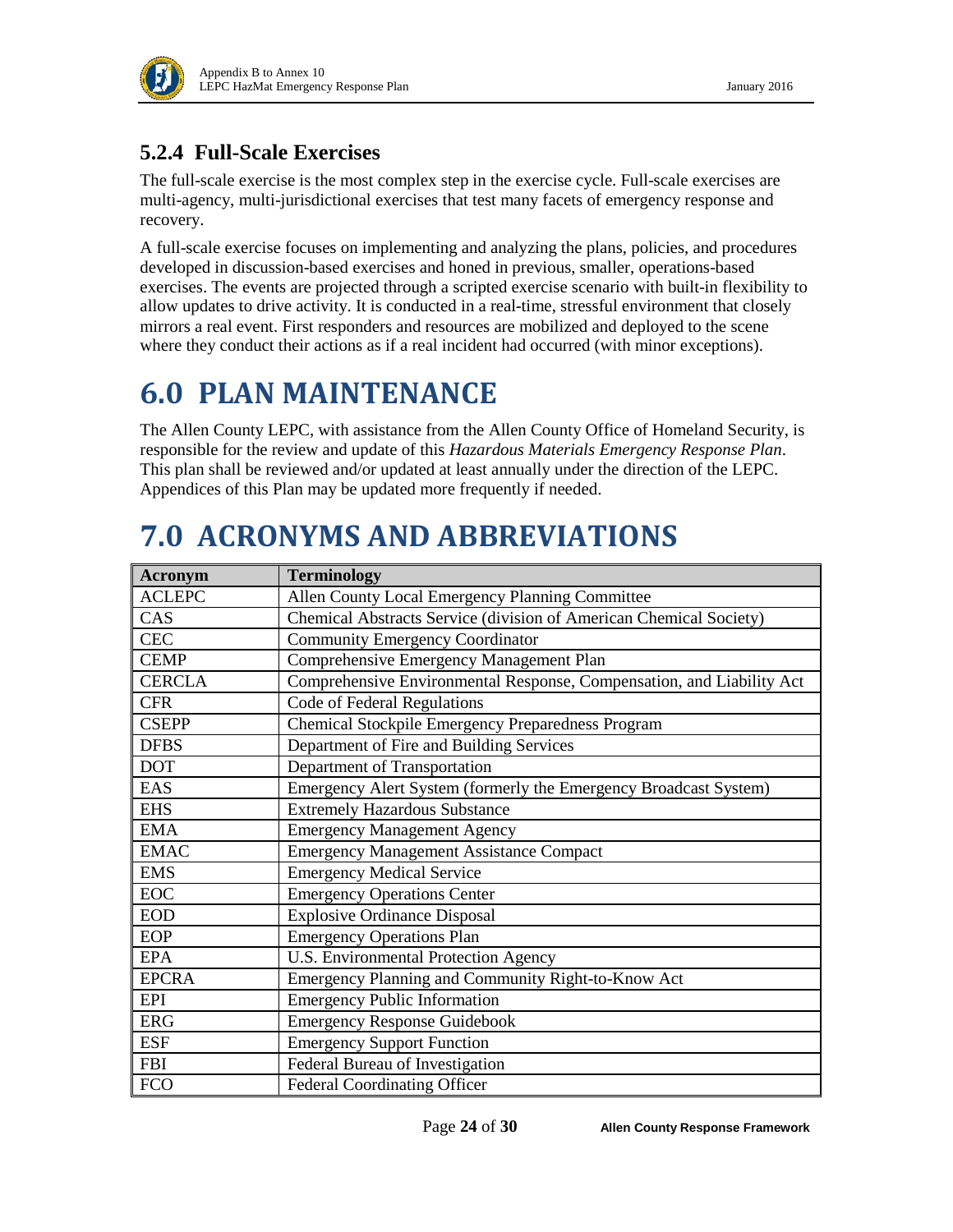

| <b>Acronym</b>  | <b>Terminology</b>                                           |
|-----------------|--------------------------------------------------------------|
| <b>FEC</b>      | <b>Facility Emergency Coordinator</b>                        |
| <b>FEMA</b>     | Federal Emergency Management Agency                          |
| <b>GIS</b>      | Geographic Information System                                |
| <b>HAZMAT</b>   | <b>Hazardous Materials</b>                                   |
| <b>HAZWOPER</b> | Hazardous Waste Operations and Emergency Response            |
| HM-EEM          | Hazardous Materials Exercise Evaluation Program              |
| <b>HSEEP</b>    | Homeland Security Exercise and Evaluation Program            |
| <b>HSPD</b>     | Homeland Security Presidential Directive                     |
| IAP             | <b>Incident Action Plan</b>                                  |
| ${\rm IC}$      | <b>Incident Commander</b>                                    |
| <b>ICP</b>      | <b>Incident Command Post</b>                                 |
| <b>ICS</b>      | <b>Incident Command System</b>                               |
| <b>IDEM</b>     | Indiana Department of Environmental Management               |
| <b>IDHS</b>     | Indiana Department of Homeland Security                      |
| <b>IERC</b>     | Indiana Emergency Response Commission                        |
| <b>LEPC</b>     | <b>Local Emergency Planning Committee</b>                    |
| <b>MOA</b>      | Memorandum of Agreement                                      |
| <b>MOU</b>      | Memorandum of Understanding                                  |
| <b>MSDS</b>     | <b>Material Safety Data Sheet</b>                            |
| <b>NFPA</b>     | National Fire Protection Association                         |
| <b>NIMS</b>     | National Incident Management System                          |
| <b>NIOSH</b>    | National Institute for Occupational Safety and Health        |
| <b>NRC</b>      | National Response Center/Nuclear Regulatory Commission       |
| <b>NRF</b>      | <b>National Response Framework</b>                           |
| <b>NRP</b>      | <b>National Response Plan</b>                                |
| NRT-1           | National Response Team                                       |
| <b>NWS</b>      | <b>National Weather Service</b>                              |
| <b>OSC</b>      | <b>On-Scene Coordinator</b>                                  |
| <b>OSHA</b>     | Occupational Safety and Health Administration                |
| PIO             | <b>Public Information Officer</b>                            |
| <b>POC</b>      | Point of Contact                                             |
| <b>PPE</b>      | Personal Protective Equipment                                |
| <b>PRP</b>      | <b>Potentially Responsible Party</b>                         |
| <b>SARA</b>     | Superfund Amendments and Reauthorization Act of 1986 (EPCRA) |
| <b>SERC</b>     | <b>State Emergency Response Committee</b>                    |
| <b>SCBA</b>     | <b>Self-Contained Breathing Apparatus</b>                    |
| <b>SOG</b>      | <b>Standard Operating Guideline</b>                          |
| SOP             | <b>Standard Operating Procedure</b>                          |
| <b>UAC</b>      | <b>Unified Area Command</b>                                  |
| <b>UC</b>       | <b>Unified Command</b>                                       |
| <b>UCS</b>      | <b>Unified Command System</b>                                |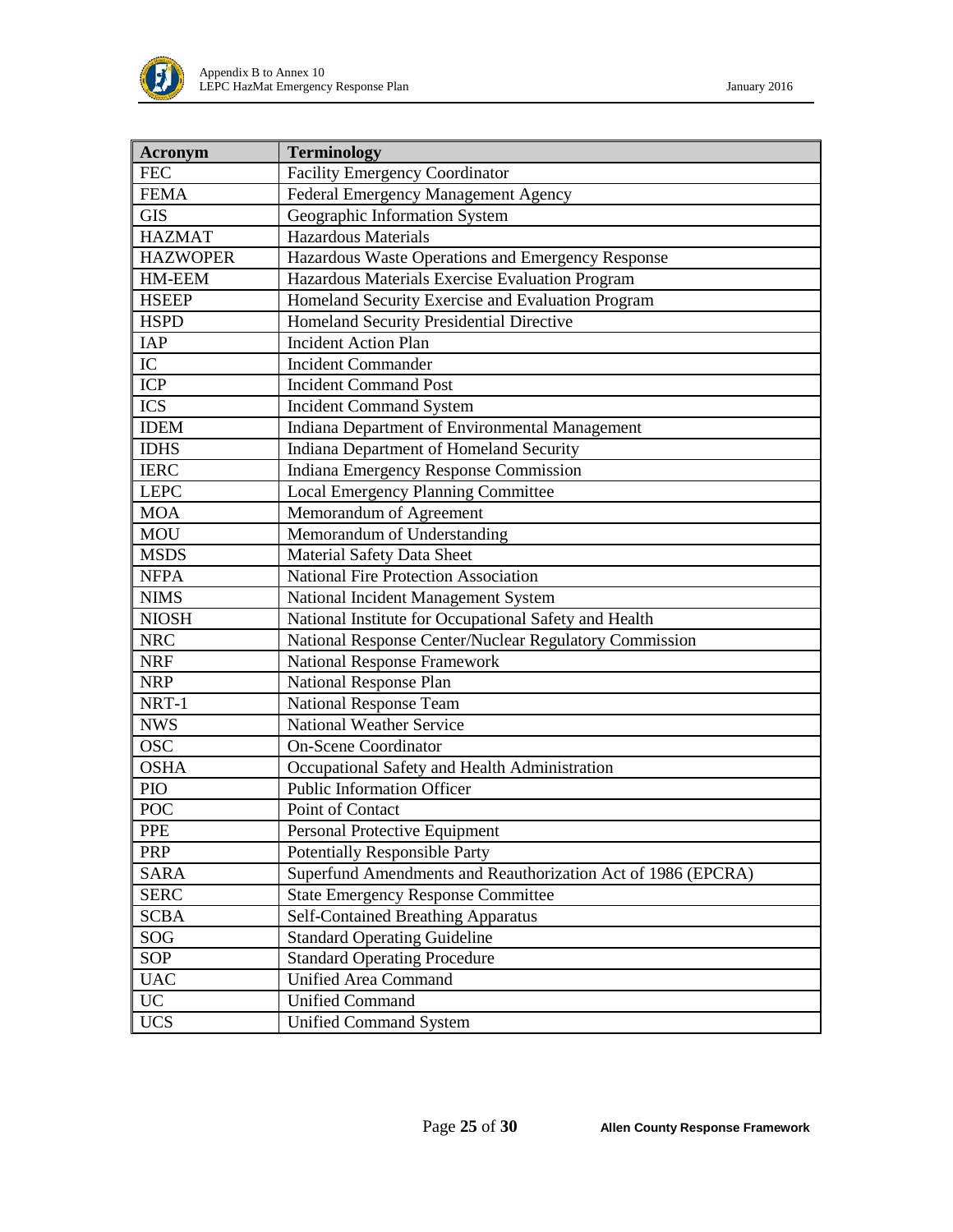

# <span id="page-25-0"></span>**8.0 GLOSSARY OF TERMS/DEFINITIONS**

**Chemical Emergency Stockpile Emergency Preparedness Program (CSEPP)** – A program developed by the EPA to address accidental releases of acutely toxic chemicals.

**Community Emergency Coordinator (CEC) -** Governmental official with the responsibility of making the determinations necessary to implement county *Hazardous Materials Emergency Response Plans*. This person is usually the Emergency Management Agency Director.

**Comprehensive Environmental Response, Compensation, and Liability Act (CERCLA) –** A law regarding hazardous substance releases into the environment and the clean-up of inactive hazardous waste disposal sites (i.e., Superfund sites).

**Consequence Management -** Measures to alleviate the damage, loss, hardship, or suffering caused by emergencies. It includes measures to restore essential government service, protect public health and safety, and provide emergency relief to affected governments, businesses, and individuals. Federal agencies will provide support local response efforts under the coordination of the FEMA.

**Crisis Management -** Measures to resolve the hostile situation, investigate, and prepare a criminal case for prosecution under federal law. Crisis management response is under the primary jurisdiction of the federal government with the FBI acting as the lead agency.

**Critical Facilities -** Facilities essential to emergency response, such as fire stations, police stations, hospitals, and communications centers.

**Decontamination -** The process of making any person, object, or area safe by absorbing, destroying, neutralizing, making harmless, or removing the hazardous material.

**Emergency Alert System (EAS) -** Formerly the Emergency Broadcasting System (EBS) the EAS is used to inform the public about the nature of an emergency incident and what safety steps they should take.

**Emergency -** A situation which poses a threat to the safety of workers, residents, the environment, and/or property.

**Emergency Operations Center (EOC) -** The physical location at which the coordination of information and resources to support domestic incident management activities normally takes place. An EOC may be a temporary facility or may be located in a more central or permanently established facility, perhaps at a higher level of organization within a jurisdiction. Emergency Operations Centers may be organized by major functional disciplines (e.g. fire, law enforcement, and medical services); by jurisdiction (e.g., Federal, State, regional, county, city, or tribal); or some combination thereof.

**Emergency Planning and Community Right-to-Know Act (EPCRA) -** Title III of the Superfund Amendments and Reauthorization Act of 1986, 42 U.S.C. s. 11001, et seq which is often referred to as SARA Title III. The Emergency Planning and Community Right-to-Know Act specifies requirements for organizing the planning process at the State and local levels; minimum plan content; requirements for fixed facility owners and operators to inform officials about extremely hazardous substances present at facilities; and mechanisms for making information about these substances available to citizens. Facilities that use, produce, or store extremely hazardous substances or hazardous chemicals may fall under the reporting requirements of EPCRA. Facilities must report their chemical inventories if those inventories meet or exceed the listed threshold planning quantity for an EHS or if 10,000 pounds of a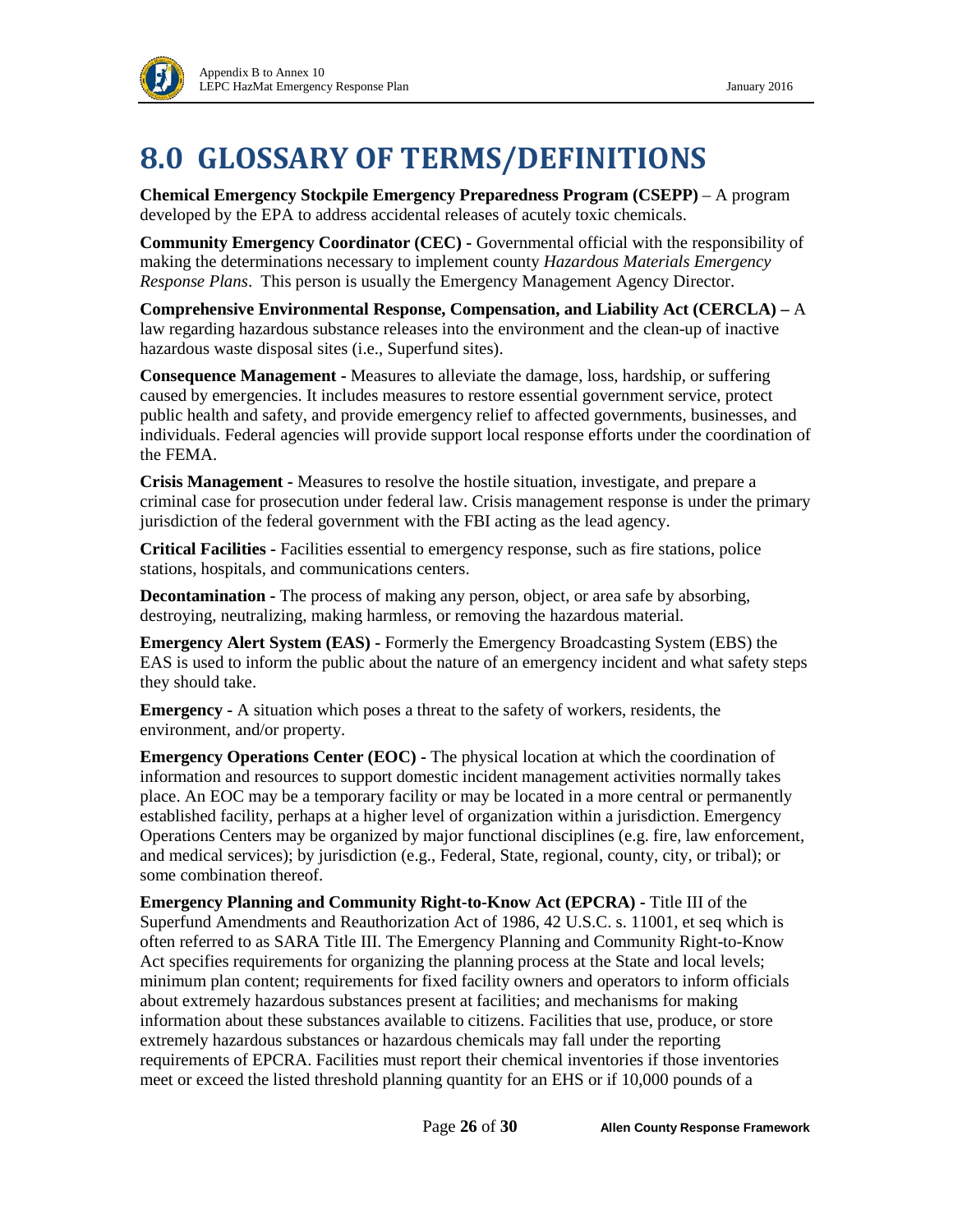

hazardous chemical that requires the facility to maintain a Material Safety Data Sheet (MSDS) is present.

**Exclusion Zone -** The area that immediately surrounds a hazardous material or a nuclear, chemical, or biological release or spill. This is the innermost of the three HazMat control zones, and is also known as the hot zone.

**Exercise -** A simulated accident or release set up to test emergency response methods and for use as a training tool.

**Extremely Hazardous Substance (EHS) -** Those chemicals identified by the US EPA on the basis of toxicity and listed under EPCRA, Section 302.

**Facility -** Defined in Section 302 of EPCRA as all property (e.g., field or grove), buildings, equipment, structures, and other stationary items which are located on a single site or on contiguous or adjacent sites and which are owned or operated by the same person (or by any person that controls, is controlled by, or under common control of such person) and where the threshold planning quantity is met for one or more extremely hazardous substances. For purposes of emergency release notification, the term facility includes motor vehicles, transported loads, and aircraft.

**Hazardous Material (HazMat) -** Any substance or material in a quantity or form which may be harmful to humans, animals, crops, water systems, or other elements of the environment if accidentally released. Hazardous materials include: explosives, petroleum, gases (compressed, liquefied, or dissolved), flammable and combustible liquids, flammable solids or substances, oxidizing substances, poisonous and infectious substances, radioactive materials, and corrosives.

**Hot Zone –** An area where hazardous vapors and liquids are present. This area is considered to be dangerous due to biological, chemical, or nuclear contamination. Individuals must be trained and prepared to enter and leave the area through specific corridors. This is also known as the exclusion zone.

**Incident Commander (IC) -** The individual responsible for all incident activities, including the development of strategies and tactics and the ordering and the release of resources. The IC has overall authority and responsibility for conducting incident operations and is responsible for the management of all incident operations at the incident site.

**Incident Command Post (ICP) -** The field location where the primary functions of incident command are performed. The ICP may be co-located with the Incident Base or other incident facilities. Location of the Incident Commander and his staff.

**Incident Command System (ICS)** - A standardized on-scene emergency management construct specifically designed to provide for the adoption of an integrated organizational structure that reflects the complexity and demands of single or multiple incidents, without being hindered by jurisdictional boundaries. ICS is the combination of facilities, equipment, personnel, procedures, and communications operating within a common organizational structure, designed to aid in the management of resources during incidents. It is used for all kinds of emergencies and is applicable to small as well as large and complex incidents.

**Level A Protection -** The highest available level of respiratory, skin, splash, and eye protection which requires fully encapsulating vapor protective clothing with supplied breathing air. Level A HazMat releases have a high vapor pressure and are toxic through skin absorption and may be carcinogenic.

**Level B Protection -** The level of protective equipment utilized where the environment is not considered acutely vapor toxic to skin but may cause respiratory effects. In such situations a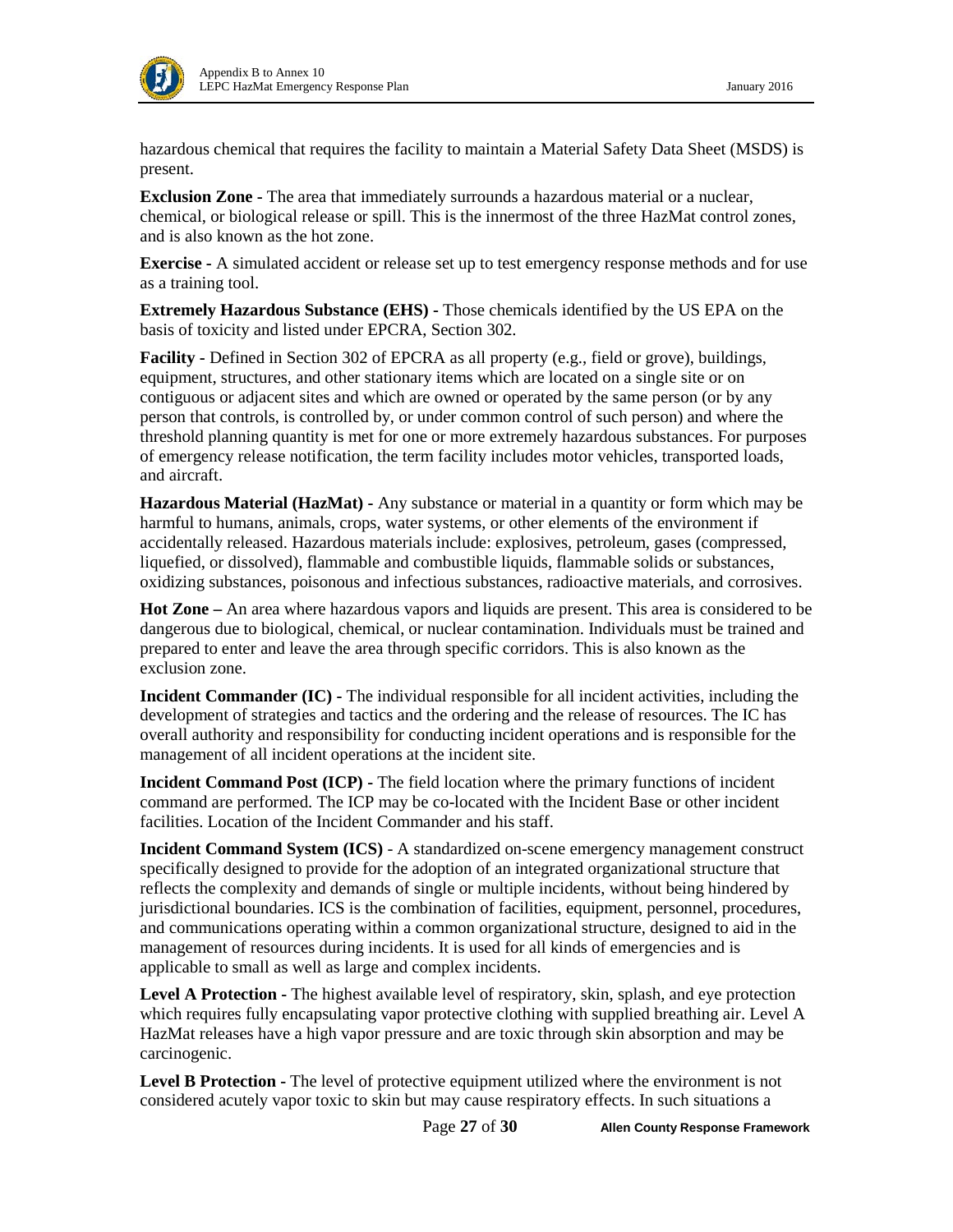

chemical splash suit or full coverage, non-air tight, chemical suit with self-contained breathing apparatus (SCBA) or supplied air breathing apparatus (SABA) is required.

**Level C Protection -** The level of protective equipment required to prevent respiratory exposure but does not include protection of skin contact (i.e., full-face air purifying respirator, inner and outer chemical-resistant gloves, hard hat, escape mask, and disposable chemical-resistant out boots).

**Level D Protection -** The level of protective equipment required when the atmosphere contains no known hazard, when splashes, immersions, inhalation, or contact with hazardous levels of any chemical is precluded. Work uniform such as coveralls, boots, leather gloves, and hard hat are used for such situations.

**National Incident Management System (NIMS) -** The system mandated by the Homeland Security Presidential Directive (HSPD)-5 that provides a consistent nationwide approach for Federal, State, local, and tribal governments; the private-sector, and nongovernmental organizations to work effectively and efficiently together to prepare for, respond to, and recover from domestic incidents, regardless of cause, size, or complexity. To provide for interoperability and compatibility among Federal, State, local and tribal capabilities, the NIMS includes a core set of concepts, principles, and terminology. Homeland Security Presidential Directive-5 identifies these items as the ICS, multi-agency coordination systems; training; identification and management of resources (including systems for classifying types of resources); qualification and certification; and the collection, tracking, and reporting of incident information and incident resources.

**National Response Framework (NRF)** The purpose of the NRF is to establish a comprehensive, natural, all-hazards approach to domestic incident response by establishing an overview of key response principles, roles, and structures to guide the national response. Designed as follow-on to the initial National Response Plan, which was actually a "framework" written to guide the integration of State, tribal, and Federal response efforts. Adopting the word "framework" within the title now actually aligns the former NRP document with its intended purpose. It has been written for senior elected and appointed leaders at all levels of government - those who have a responsibility to provide for effective incident management. At the same time, it is designed to inform emergency management practitioners, explaining the operating structures and tools used routinely by first responders and emergency managers at all levels of government.

**National Response Plan (NRP) -** The former plan mandated by HSPD-5 that integrated Federal domestic prevention, preparedness, response, and recovery plans into on all-discipline, all-hazard plan. Plan has been replaced in 2008 by the National Response Framework.

**Risk -** A measure of the probability that damage to life, property, and/or the environment will occur if a hazard manifests itself; this measure includes the severity of anticipated consequences to people.

**Risk Analysis -** Assessment of the probable damage that may be caused to the community by a hazardous substance release.

**Special Populations -** Groups of people that may be more susceptible than the general population (due to preexisting health conditions [e.g., asthmatics] or age [e.g., infants and the elderly]) to the toxic effects of an accidental release.

**Unified Area Command (UAC) -** An organization established (1) to oversee the management of multiple incidents that are each being handled by an ICS organization or (2) to oversee the management of a large-scale incident or multiple incidents to which several Incident Management Teams have been assigned. The Area Command has the responsibility to set overall strategy and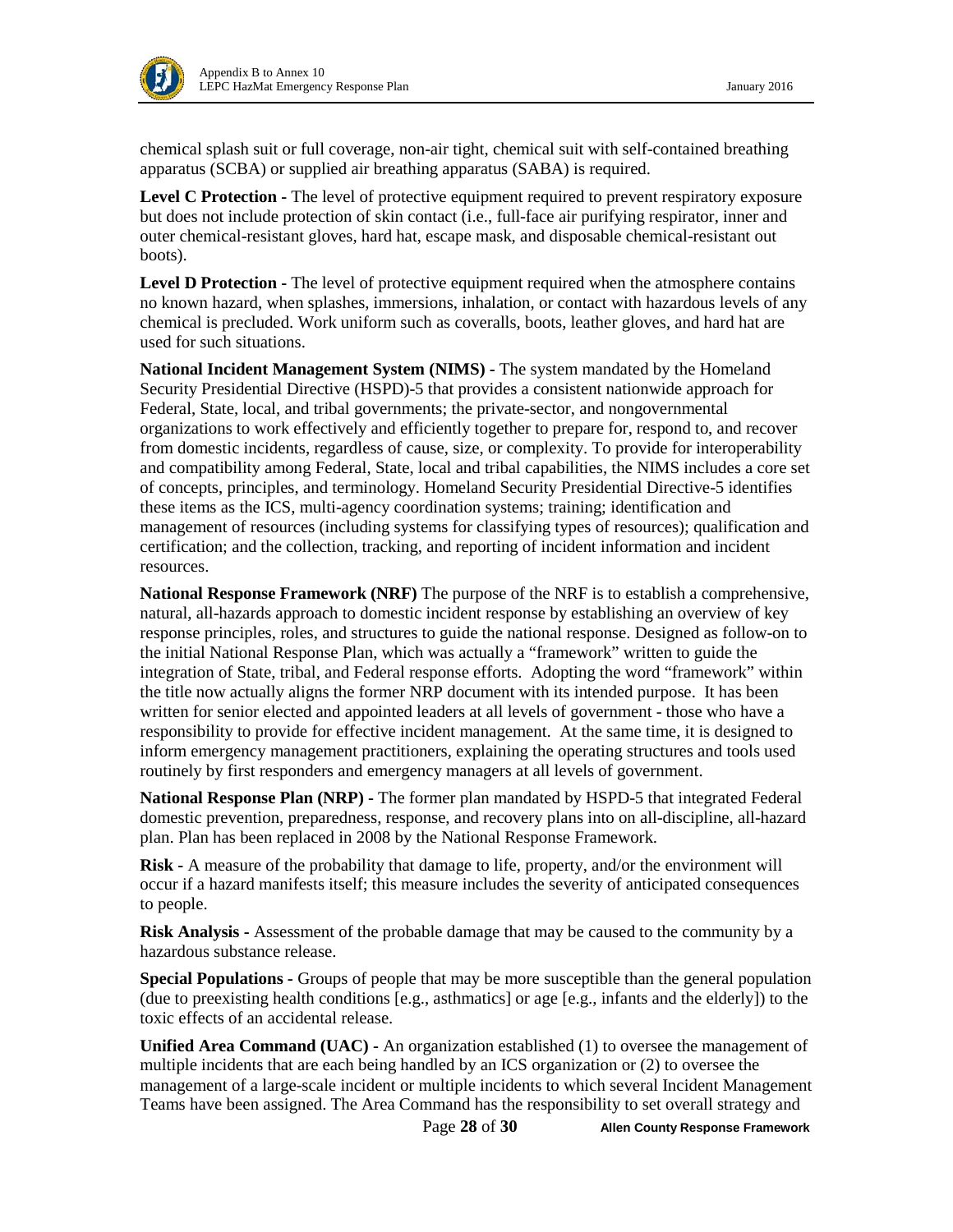priorities, allocate critical resources according to priorities, ensure that incidents are properly managed, and ensure that objectives are met and strategies followed. Area Command becomes Unified Area Command when incidents are multi-jurisdictional. Area Command may be established at an EOC facility or at some location other than an ICP.

**Unified Command (UC) -** An application of ICS used when there is more than one agency with incident jurisdiction or when incidents cross political jurisdictions. Agencies work together through the designed members of the UC, often the senior person from each agency and/or discipline will participate in the UC, to establish a common set of objectives and strategies and a single Incident Action Plan (IAP).

**Vulnerability Analysis -** Assessment of elements in the community that are subject to damage should a hazardous materials release occur; includes gathering information on the extent of the vulnerable zone; conditions that influence the zone; size and type of the population within the zone; private and public property that might be damaged; and the environment that might be affected.

# <span id="page-28-0"></span>**9.0 RELATIONSHIPS TO OTHER PLANS**

- The *LEPC Hazardous Materials Emergency Response Plan* is an Appendix to Annex 10, the Hazardous Materials Emergency Support Function, of the Allen County Preparedness System.
- Allen County's emergency response agencies have their own emergency plans, SOPs, and SOGs.
- The State of Indiana has developed a *Hazardous Materials Emergency Response Plan* which outlines the appropriate State agencies responsibilities during HazMat emergencies that exceed a county's capability.
- The National Response Framework provides for a coordinated Federal response to a large-scale hazardous materials incident. The NRF is activated at the Federal level by request from the State Emergency Operations Center following a request for assistance from the on-scene IC/UC or the local EOC. The State EOC will make the request at the Federal level through FEMA. **Note: The former National Response Plan has been updated and designated as the 'National Response Framework'**
- Contacts and their phone numbers are maintained in the Support Annex "Emergency" Contact Lists" of the Allen County Preparedness System.

# <span id="page-28-1"></span>**10.0 TABS**

The Tabs of this Appendix are separate documents and are incorporated into the Allen County Response Framework, Annex 10, under Appendix B. **Note: All facility (EHS and non-EHS) specific information is located in CAMEO as it is far too extensive to include in document form.**

Tab 1 – Resource Organizations *(For Official Use Only – Not For Public Release)*

Tab 2 – LEPC

Tab 3 – Transportation Routes

Tab 4 – Population Protection SOP

Tab 5 – Public Service Announcement Templates